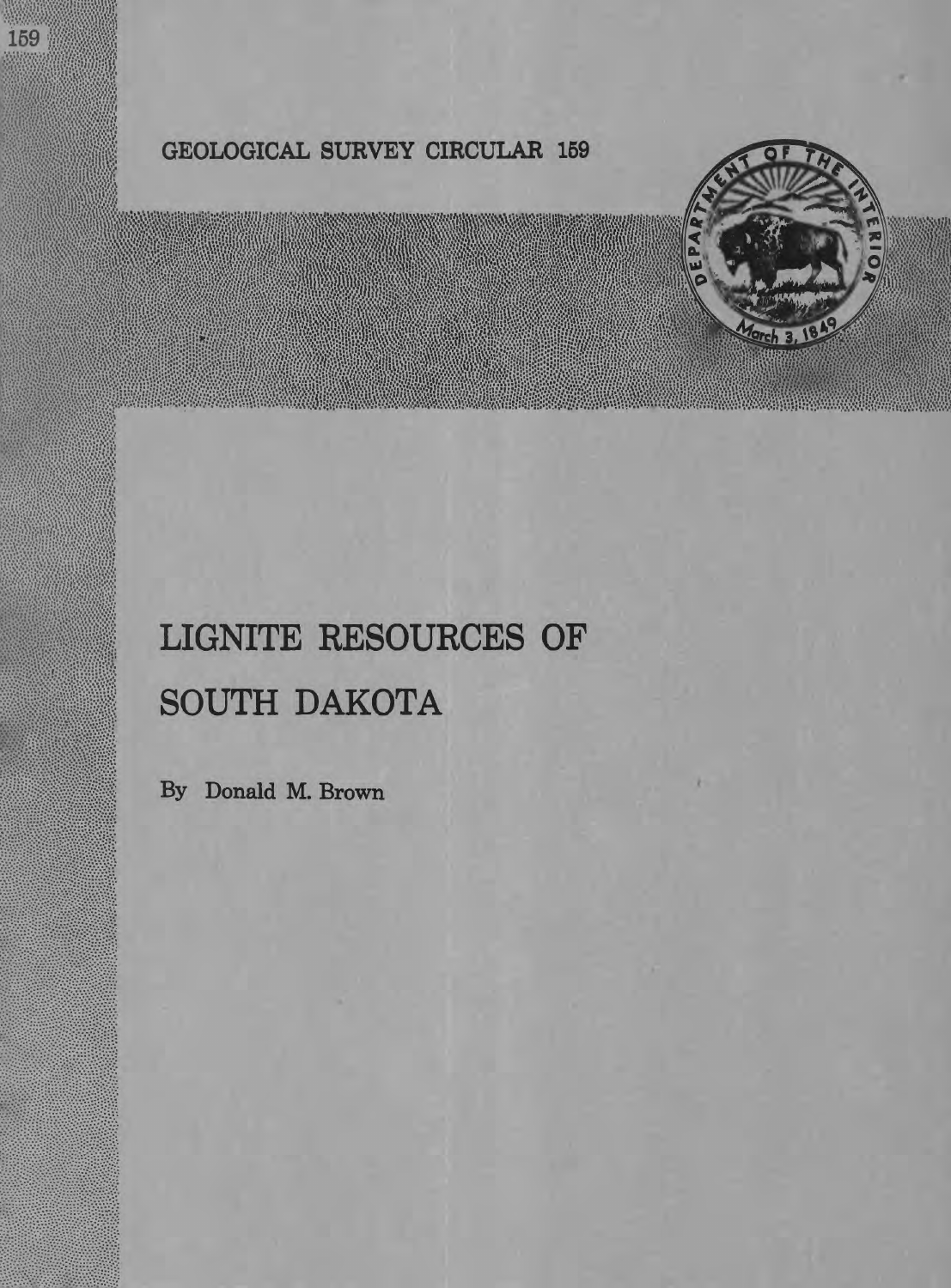### UNITED STATES DEPARTMENT OF THE INTERIOR Oscar L. Chapman, Secretary

GEOLOGICAL SURVEY W. E. Wrather. Director

#### GEOLOGICAL SURVEY CIRCULAR 159

 $\sim 10^{-10}$ 

# LIGNITE RESOURCES OF SOUTH DAKOTA

**By Donald M. Brown**

**Prepared with cooperation from the South Dakota Geological Survey as part of a program of the Department of the Interior for the Development of the Missouri River basin**

 $\sim$   $\sim$ 

 $\overline{a}$ 

**Washington, D. C., 1952.** 

**Free on application to the Geological Survey. Washington 25, D. C.**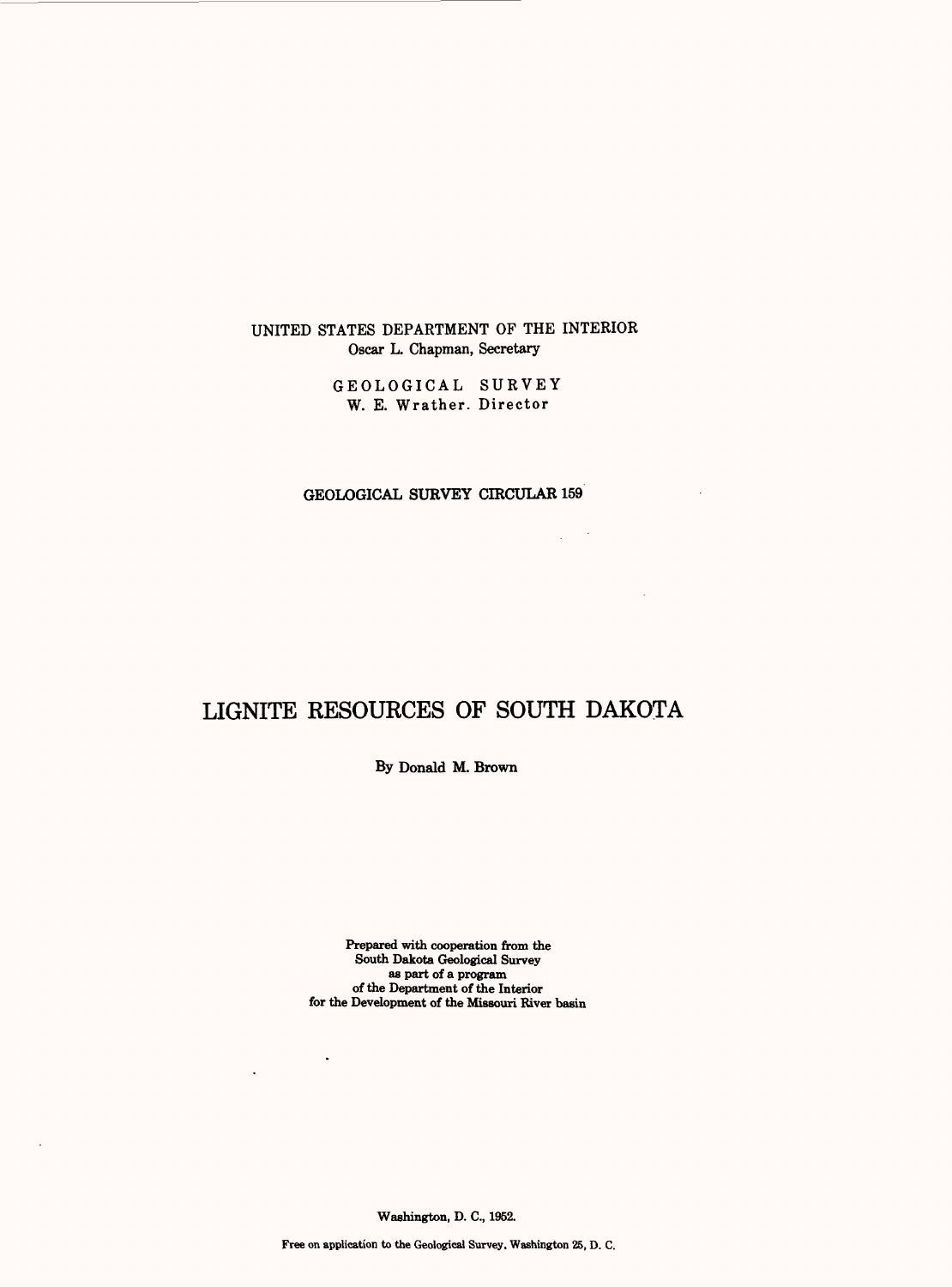# PREFACE

 $\mathcal{L}^{\mathcal{L}}$ 

This report on the lignite resources of South Dakota is the sixth of a series of State summary reports prepared by the Geological Survey as part of a program to re-appraise the coal reserves of the United States. Summary studies of the reserves in other states are contained in the following publications: Geology of the Deep River coal field, Chatham, Lee, and Moore Counties, North Carolina, Preliminary Map, 1949; Coal resources of Montana, Circular 53, 1949; Coal resources of Michigan, Circular 77, 1950; Coal resources of Wyoming, Circular 81, 1950; and Coal resources of New Mexico, Circular 89, 1950.

> W. E. Wrather, Director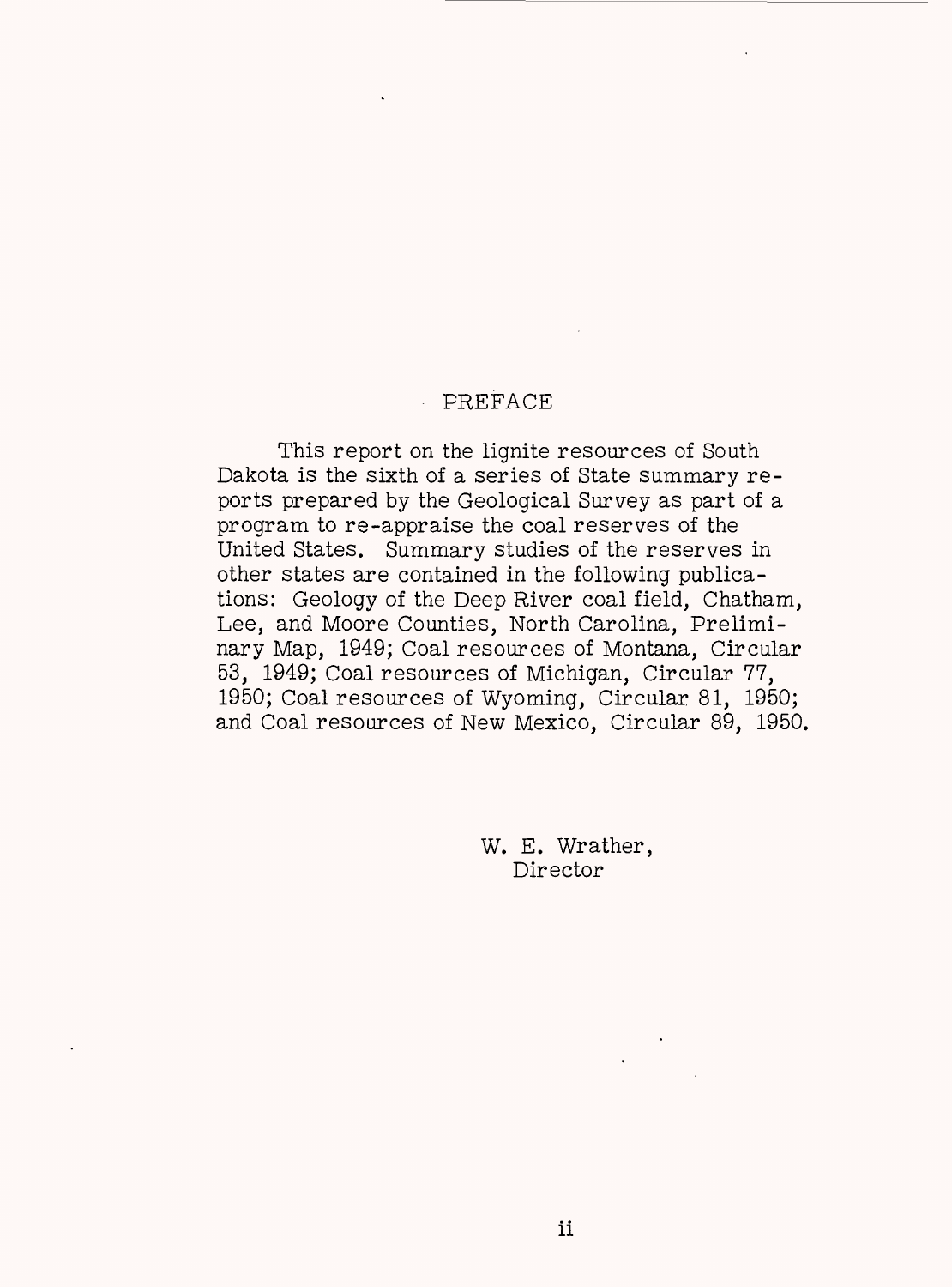# CONTENTS

#### Page

|                                                       | 1              |
|-------------------------------------------------------|----------------|
| Summary                                               | $\overline{1}$ |
| Methods of estimating reserves $\dots\dots\dots\dots$ |                |
| Classification according to character-                |                |
|                                                       |                |
| istics of the coal                                    | 1              |
| Rank of coal                                          |                |
| Weight of coal                                        | r<br>T         |
| Thickness of beds                                     |                |
| Thickness of overburden                               | 7              |
| Classification according to abundance                 |                |
|                                                       | 7              |
| Measured reserves                                     | 7              |
|                                                       |                |
| Indicated reserves                                    | 10             |
| Inferred reserves                                     | 10             |
| Distinction between original, remain-                 |                |
| ing, and recoverable reserves                         | 10             |
| Original reserves                                     | 10             |
| Remaining reserves                                    | 10             |
| Recoverable reserves                                  | 10             |
|                                                       |                |
| Methods of recording data and making                  |                |
| calculations                                          | 10             |
| Areas covered by estimates                            | 11             |
|                                                       |                |

| 1<br>$\overline{1}$ | Methods of estimating reserves--Continued.<br>Methods of recording data--Continued.<br>Limitations of estimates $\dots\dots\dots$ | 11<br>11 |
|---------------------|-----------------------------------------------------------------------------------------------------------------------------------|----------|
|                     | Comparison of past and present estimates                                                                                          |          |
| 1                   | Geology of the South Dakota lignite fields                                                                                        | 11       |
| 7                   | $Stratingraphy \ldots \ldots \ldots \ldots \ldots \ldots \ldots \ldots$                                                           | 12       |
| 7                   | Structure                                                                                                                         | 14       |
| 7                   | The South Dakota lignite fields                                                                                                   | 14       |
| 7                   |                                                                                                                                   | 14       |
|                     | Harding County                                                                                                                    |          |
|                     | Little Missouri River field $\ldots \ldots$                                                                                       | 14       |
| 7                   | Cave Hills field                                                                                                                  | 14       |
| 7                   | $\operatorname{Slim}$ Buttes field $\ldots\ldots\ldots\ldots\ldots$                                                               | 15       |
| 10                  | Perkins County                                                                                                                    | 15       |
| 10                  | Meade County                                                                                                                      | 16       |
|                     |                                                                                                                                   | 16       |
|                     | Corson County                                                                                                                     |          |
| 10                  | Dewey and Ziebach Counties                                                                                                        | 16       |
| 10                  | Bituminous coal in South Dakota                                                                                                   | 16       |
| 10                  | $Production of lighte in South Dakota  $                                                                                          | 16       |
| 10                  | Mining methods $\ldots \ldots \ldots \ldots \ldots \ldots \ldots$                                                                 | 17       |
|                     | Strip-mining possibilities in South                                                                                               |          |
|                     |                                                                                                                                   | 17       |
| 10                  |                                                                                                                                   |          |
| 11                  | The future of lignite mining in South Dakota                                                                                      | 17       |
|                     | Selected bibliography                                                                                                             | 18       |
|                     |                                                                                                                                   |          |

 $\bar{\mathcal{L}}$ 

# ILLUSTRATIONS

 $\bar{z}$ 

# Page

Page

|  | Plate 1. Map of northwestern South Dakota showing lignite-bearing areas Inside back cover<br>Figure 1. Index map of South Dakota showing bituminous coal and lignite areas, |    |
|--|-----------------------------------------------------------------------------------------------------------------------------------------------------------------------------|----|
|  | and portions covered by selected publications                                                                                                                               |    |
|  | 2. Percentage distribution of South Dakota lignite reserves according to                                                                                                    |    |
|  | counties, thickness of beds, and abundance and reliability of information                                                                                                   |    |
|  |                                                                                                                                                                             | 77 |
|  | 4. Generalized section of rocks exposed in the lignite-bearing area of north-                                                                                               | 13 |

# TABLES

# Page

|  | Table 1. Original reserves of lignite in South Dakota under less than 1,000 ft of |              |
|--|-----------------------------------------------------------------------------------|--------------|
|  |                                                                                   | $\mathbf{3}$ |
|  | 2. Original reserves of lignite in South Dakota by counties                       | -5.          |
|  | 3. Lignite production in South Dakota, 1913-50, by counties                       | -6           |
|  |                                                                                   | 8            |
|  |                                                                                   | -9.          |

 $\frac{1}{2} \frac{1}{\sqrt{2}} \left( \frac{1}{2} \frac{1}{2} \right) \frac{1}{2} \left( \frac{1}{2} \right)$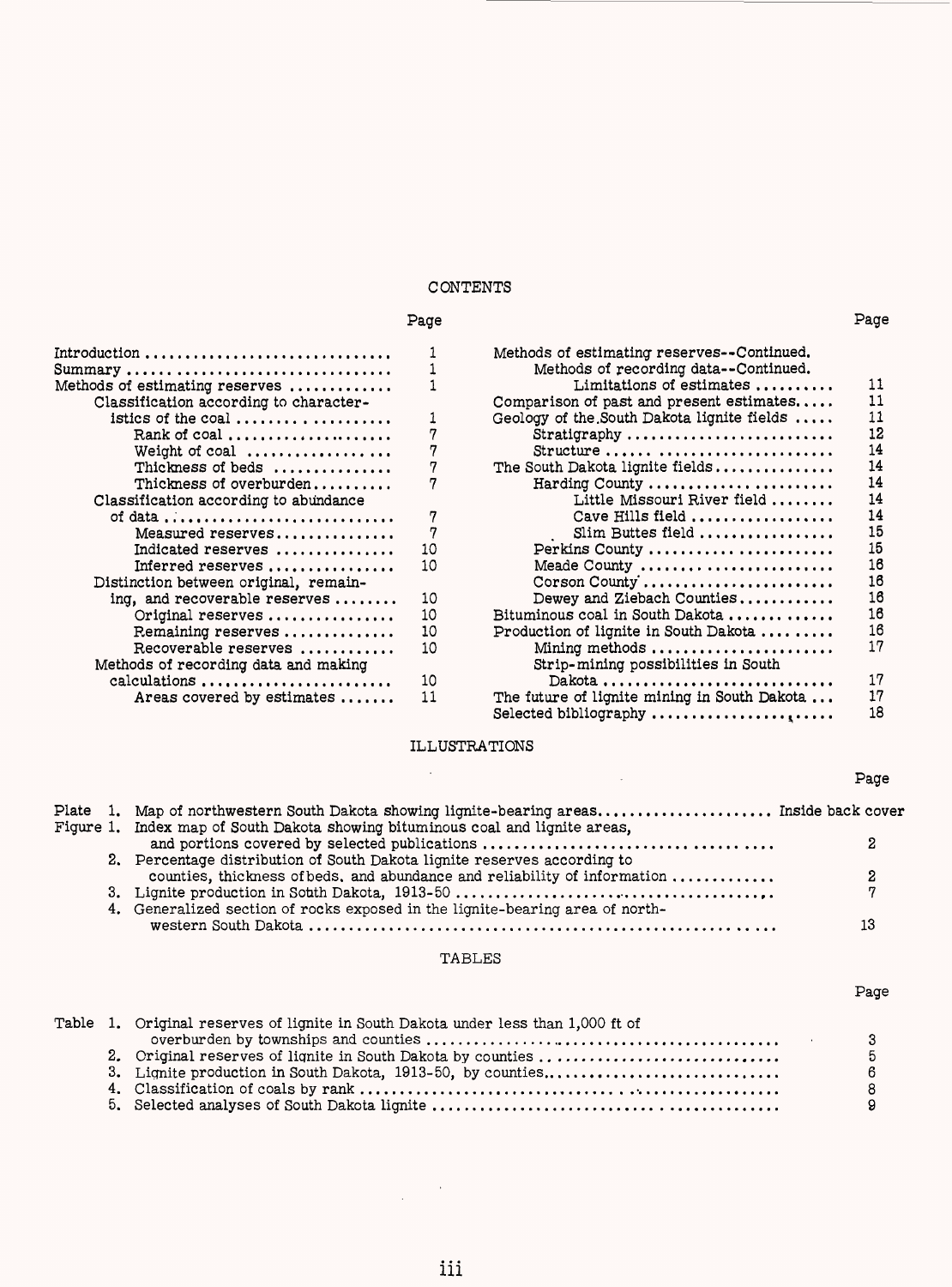$\label{eq:2.1} \mathcal{L}(\mathcal{L}^{\mathcal{L}}_{\mathcal{L}}(\mathcal{L}^{\mathcal{L}}_{\mathcal{L}})) = \mathcal{L}(\mathcal{L}^{\mathcal{L}}_{\mathcal{L}}(\mathcal{L}^{\mathcal{L}}_{\mathcal{L}})) = \mathcal{L}(\mathcal{L}^{\mathcal{L}}_{\mathcal{L}}(\mathcal{L}^{\mathcal{L}}_{\mathcal{L}}))$  $\label{eq:2.1} \frac{1}{\sqrt{2}}\left(\frac{1}{\sqrt{2}}\right)^{2} \left(\frac{1}{\sqrt{2}}\right)^{2} \left(\frac{1}{\sqrt{2}}\right)^{2} \left(\frac{1}{\sqrt{2}}\right)^{2} \left(\frac{1}{\sqrt{2}}\right)^{2} \left(\frac{1}{\sqrt{2}}\right)^{2} \left(\frac{1}{\sqrt{2}}\right)^{2} \left(\frac{1}{\sqrt{2}}\right)^{2} \left(\frac{1}{\sqrt{2}}\right)^{2} \left(\frac{1}{\sqrt{2}}\right)^{2} \left(\frac{1}{\sqrt{2}}\right)^{2} \left(\$  $\label{eq:2.1} \mathcal{L}(\mathcal{L}^{\text{max}}_{\mathcal{L}}(\mathcal{L}^{\text{max}}_{\mathcal{L}})) \leq \mathcal{L}(\mathcal{L}^{\text{max}}_{\mathcal{L}}(\mathcal{L}^{\text{max}}_{\mathcal{L}}))$ 

 $\mathcal{L}^{\text{max}}_{\text{max}}$  , where  $\mathcal{L}^{\text{max}}_{\text{max}}$ 

 $\mathcal{L}(\mathcal{L}^{\text{max}}_{\mathcal{L}}(\mathcal{L}^{\text{max}}_{\mathcal{L}}))$ 

 $\mathbb{Z}^2$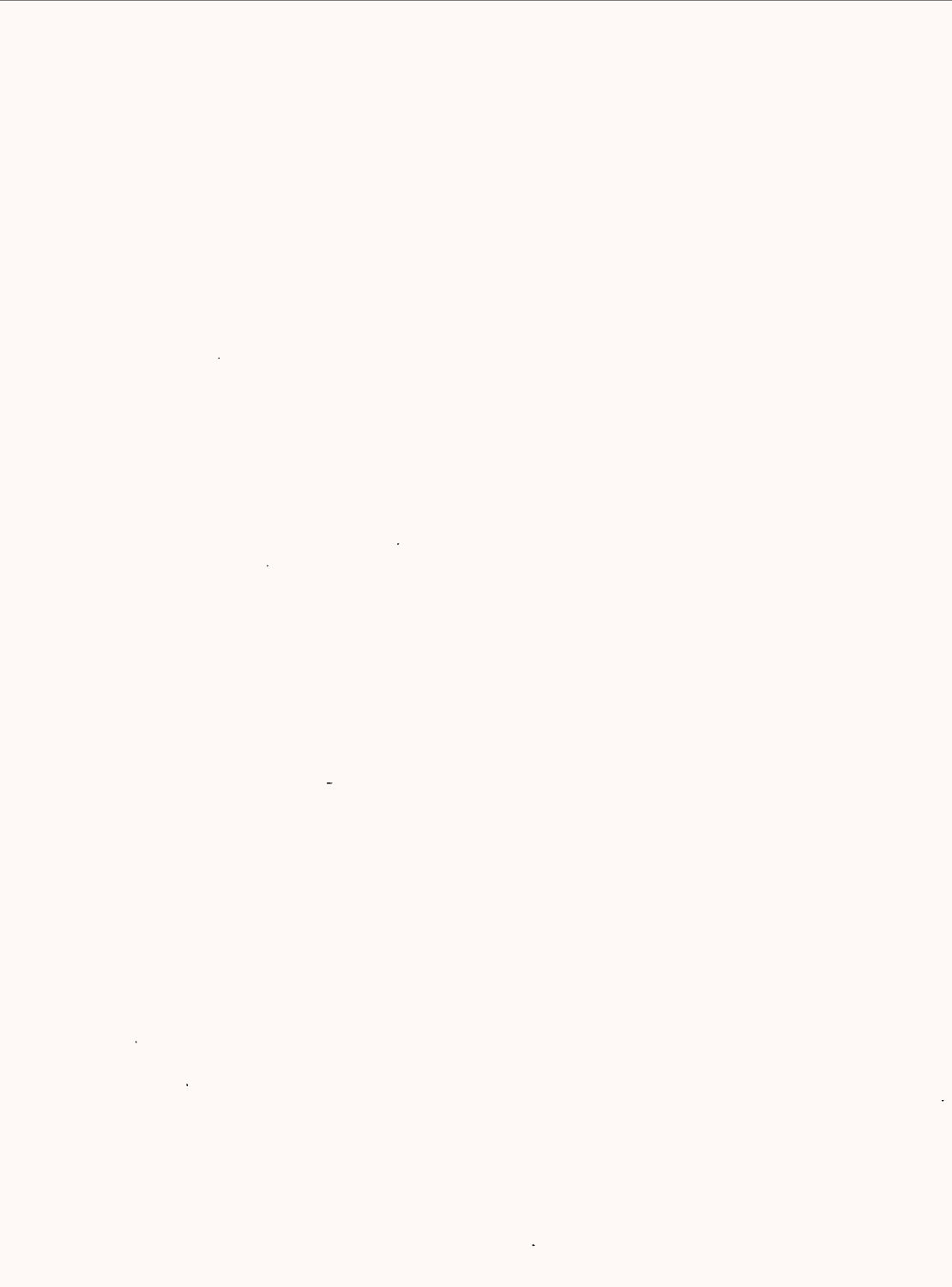# **LIGNITE RESOURCES OF SOUTH DAKOTA**

#### INTRODUCTION

This summary report on the lignite resources of South Dakota has been prepared as part of the program of the Department of the Interior for the integrated development of the Missouri River basin. It is based on a study of all information on the occurrence of lignite in South Dakota contained in the publications and files of the U. S. Geological Survey and the South Dakota Geological Survey, supplemented by a considerable amount of mine and drill-hole information provided by operating companies and private individuals.

Because large areas in the lignite fields of South Dakota have not been explored adequately for lignite, the estimates of reserves presented in this report are conservative, and are subject to revision upward as new work is completed in the future.

The author wishes to express his appreciation to Dr. E. F. Rothrock, State Geologist of South Dakota, who granted the use of the files and facilities of the South Dakota Geological Survey, and who offered many helpful suggestions for conducting the investigation; and to Mr. J. R. Lerwill of the Conservation Division of the Geological Survey and Mr. M. Glair Smith, State Mine Inspector of South Dakota, both of whom supplied much useful information.

#### SUMMARY

The South Dakota lignite field covers an area of about 7, 700 sq mi in the northwestern part of the State. (See fig. 1 and pi. 1.) The original reserves of lignite in this area are estimated to be 2,033 million tons as shown in tables 1 and 2, and the remaining, recoverable reserves as of January 1, 1951, are estimated to be 1, 015 million tons. Of the total estimated reserves 83. 6 percent is contained in Harding County, 9. 2 percent in Ferkins County, 6. 8 percent in Dewey County, and the small remaining amount is divided between Ziebach, Meade, and Corson Counties. (See fig. 2.)

A large percentage of the South Dakota lignite reserves is contained in-thin beds. Of the total estimated tonnage, 63 percent is in beds ranging from 2. 5 to 5 ft in thickness, 34 percent in beds 5 to 10 ft thick, and only 3 percent in beds more than 10 ft thick. This is in marked contrast to the distribution of reserves in states to the north and west where a large percentage of the total reserves is in the thicker beds.

The lignite beds of South Dakota are flat lying over large areas, but locally dip gently on the flanks of small, inconspicuous folds that would be no hindrance to mining. All of the reserves are less than 1, 000 ft below the surface. Although no attempt was made to determine reserves in intermediate categories of overburden, as much as

80 percent of the total tonnage may be under less than 500 ft of overburden. A number of areas in which the lignite is under cover thin enough to permit stripping operations are discussed in the text.

A breakdown of the reserves into categories based on the relative abundance and reliability of information shows that 84 percent of the total is classed as indicated reserves, compared to 7 percent measured reserves and 9 percent inferred reserves. (See fig. 2.) The unusually low percentage of measured reserves as compared with the indicated reserves is due to the fact that in South Dakota the lignite of minable thickness normally occurs in small lenses, and that the points of observation are widely spaced and confined mostly to outcrop measurements.

Of the estimated original reserves of 2, 033 million tons of lignite in South Dakota, reported mine production through December 31, 1950, totals 989, 361 tons (see table 3, fig. 3), and mining losses are assumed to have been approximately equal to that figure. Subtracting from the original reserves the lignite mined and lost in mining, the remaining reserves as of January 1, 1951, were 2,031 million tons. Assuming that mining losses in the future will be 50 percent, recoverable reserves of the State, as of January 1, 1951, are estimated at 1, 015 million tons.

Bituminous coal is found in small areas in Fall River County in the southwestern part of the State, the total reserve of minable thickness being estimated at 10, 900 tons. This quantity is so small that it is not included in the tables of reserves, although it is discussed in the text.

#### METHODS OF ESTIMATING RESERVES

Any estimate of the coal reserves in an area as large as a state is necessarily based on many assumptions as to thickness, extent, and correlation of the coal beds and other pertinent factors. Therefore an estimate is of value to the reader only to the extent that the definitions and procedures under which the estimate was prepared are explained and understood. In this report, the estimates are broken down into categories based on the characteristics of the coal, and on the abundance and reliability of the available information. The definitions and methods used are described briefly in the following paragraphs. They are essentially those used in other state summaries recently published by the Geological Survey, with such minor modifications as local conditions dictate.

#### Classification according to characteristics of the coal

Characteristics considered in calculating coal reserves are the rank of the coal, the thickness of the beds, and the thickness of the overburden. The weight of the coal, necessarily the starting point in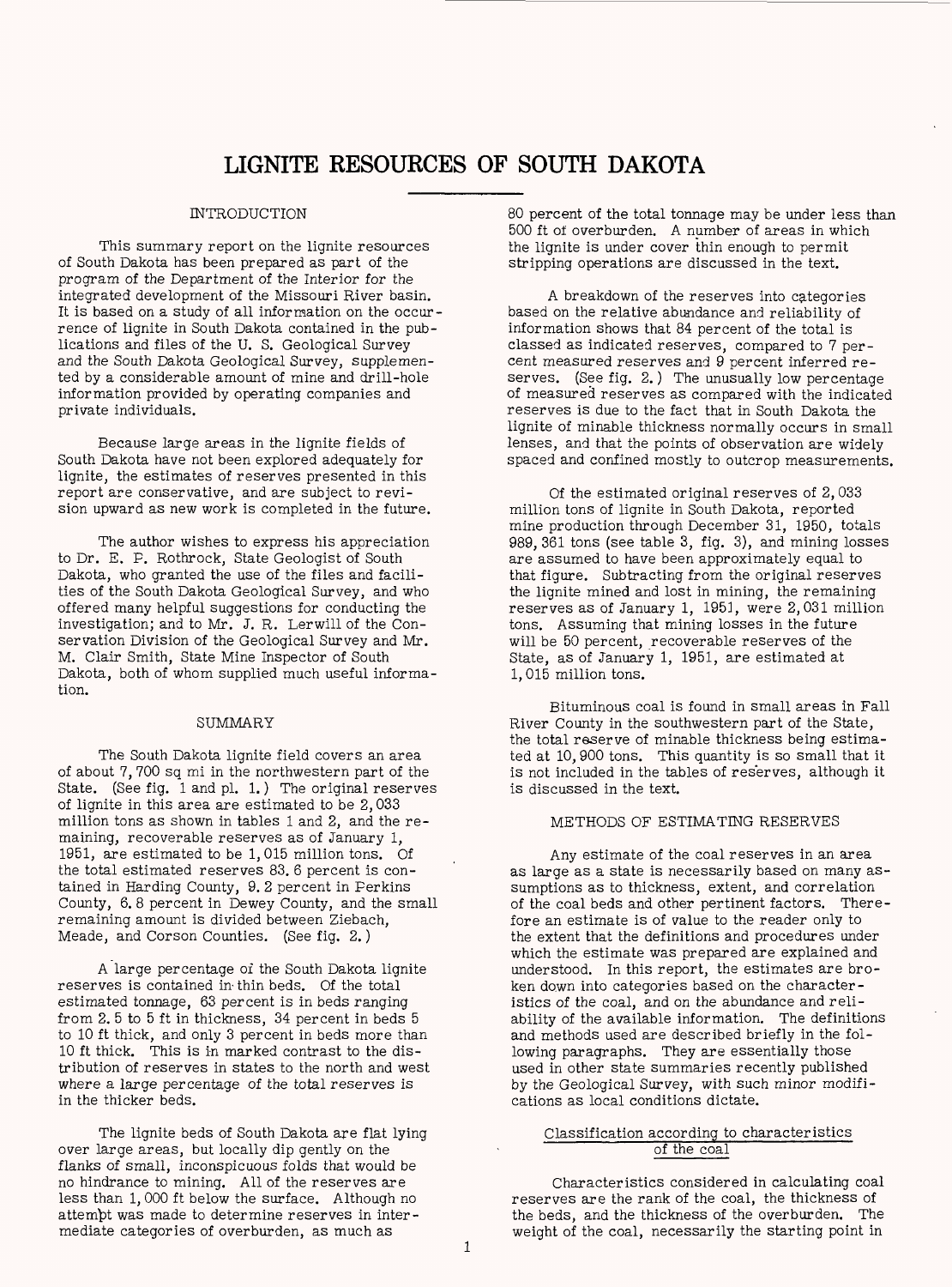

Figure 1. --Index map of South Dakota showing bituminous coal and lignite areas, and portions covered by selected publications.



Figure 2. --Percentage distribution of South Dakota lignite reserves according to counties, thickness of beds, and abundance and reliability of information.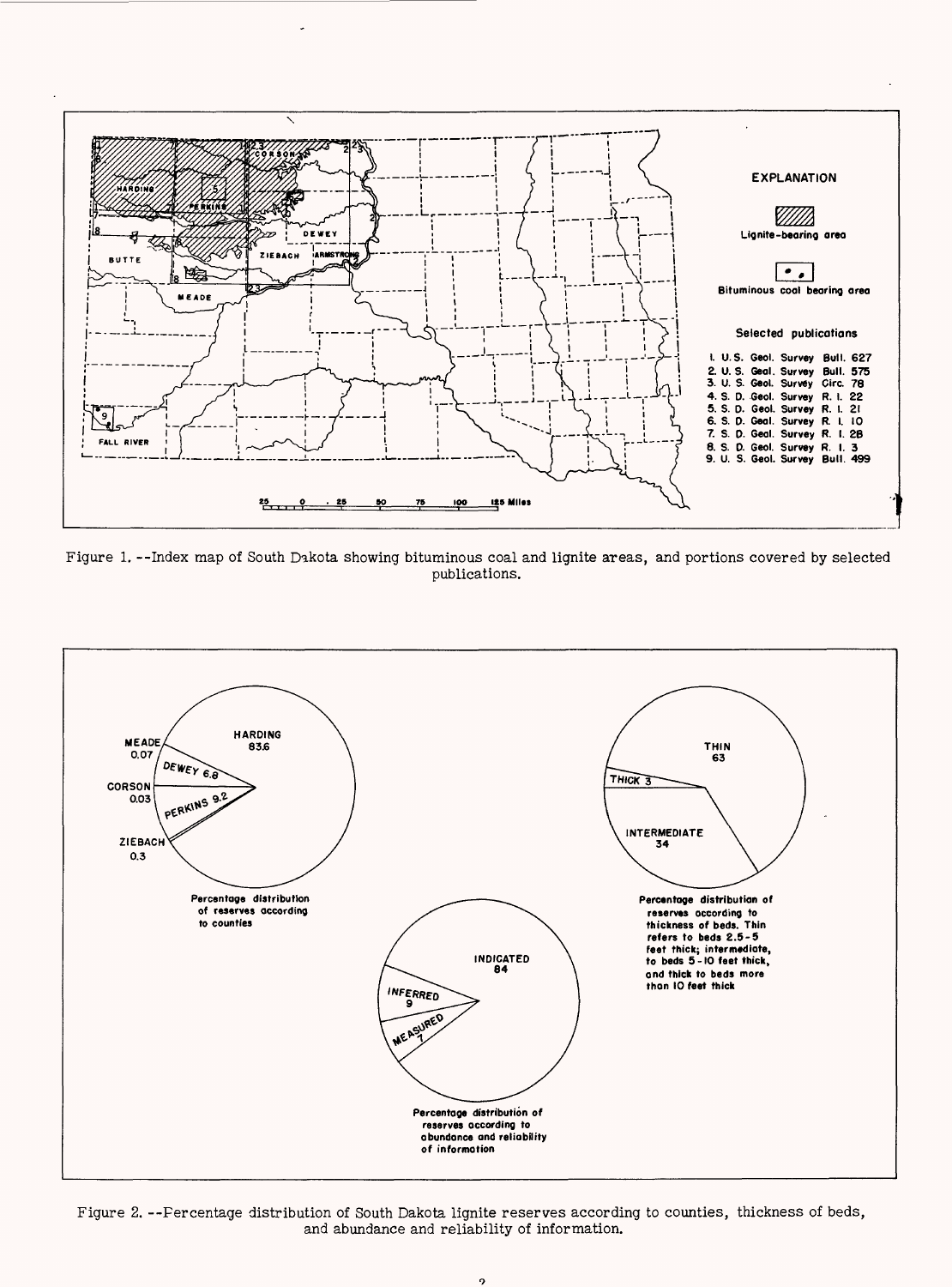Table 1.--Original reserves of lignite in South Dakota under less than 1,000 ft of overburden, by townships and counties

 $\ddot{\phantom{0}}$ 

 $\ddot{\phantom{0}}$ 

|                         | Township<br>total                                                                                                                                                                                                                                                                                                                                                                                                                            |               | देश्यदे <b>ं</b><br>वैश्वदेश                                   | o.56         |                    | <b>2354</b>                                        | 138.10       |                | <b>32325</b><br>23235                                    | encia<br>Subia                                           | ङ्ग्रहें<br>इन्द्रैलं के                                 | .<br>ಇತ್ತ್ರೆ.<br>ಇತ್ತ್ರೆ.<br>215.74<br>.38     | ४७ <del>.३०</del> ५<br>४७. <del>३०</del> ५                                         |
|-------------------------|----------------------------------------------------------------------------------------------------------------------------------------------------------------------------------------------------------------------------------------------------------------------------------------------------------------------------------------------------------------------------------------------------------------------------------------------|---------------|----------------------------------------------------------------|--------------|--------------------|----------------------------------------------------|--------------|----------------|----------------------------------------------------------|----------------------------------------------------------|----------------------------------------------------------|------------------------------------------------|------------------------------------------------------------------------------------|
|                         | In beds<br>more than<br>10 ft<br>thick                                                                                                                                                                                                                                                                                                                                                                                                       |               | $\vdots$<br>$\vdots$<br>$\vdots$<br>$\vdots$<br>$\vdots$       | $\vdots$     |                    | $\vdots$<br>$\ddot{\cdot}$<br>$\vdots$             | $\vdots$     |                | $\vdots$<br>$\vdots$<br>$\vdots$<br>$\ddot{\cdot}$       | $\vdots$<br>$\vdots$<br>$\vdots$<br>$\vdots$<br>$\vdots$ | $\vdots$<br>$\vdots$<br>∷<br>$\vdots$                    | $\ddot{5}$<br>$\vdots$<br>$\vdots$<br>$\vdots$ | $\frac{1}{2}$ $\cdots$ $\frac{1}{2}$ $\cdots$ $\frac{1}{2}$ $\cdots$ $\frac{1}{2}$ |
| Total in all categories | In beds<br>$5$ to 10<br>thick<br>thick                                                                                                                                                                                                                                                                                                                                                                                                       |               | 0.02<br>$\vdots$<br>$\vdots$<br>$\ddot{\cdot}$<br>$\vdots$     | 0.02         |                    | $\ddot{z}$                                         | 33.68        |                | $\vdots$<br>$\vdots$<br>$\vdots$<br>$\vdots$             | $\vdots$<br>$\vdots$<br>$\vdots$<br>ૺૺૺૺ                 | ್ನಲ್ಲೆ <sub>ಇ</sub> ವೆ<br>ಬೆ <u>ಭೆಗು</u> ವ               | ಸ್ಥಾತ<br>ಜಿ<br>152.11<br>$\vdots$              | 98.11<br>$\vdots$ $\vdots$ $\vdots$                                                |
|                         | $\begin{array}{c}\n\text{Ind}\n\text{S} & \text{Ind}\n\text{S} & \text{Ind}\n\text{S} & \text{Ind}\n\text{S} & \text{Ind}\n\text{S} & \text{Ind}\n\text{S} & \text{Ind}\n\text{S} & \text{Ind}\n\text{S} & \text{Ind}\n\text{S} & \text{Ind}\n\text{S} & \text{Ind}\n\text{S} & \text{Ind}\n\text{S} & \text{Ind}\n\text{S} & \text{Ind}\n\text{S} & \text{Ind}\n\text{S} & \text{Ind}\n\text{S} & \text{Ind}\n\text{S} & \text{Ind}\n\text$ |               | $\mathring{\mathbf{S}}$ svies                                  | 味。           |                    | 12,58<br>23,55                                     | 104.42       |                | <b><i>dadas</i></b>                                      | <b>gubi</b><br>Subi                                      | ಕ್ಷಿ<br>ಇಲ್ಲಿ ಇಲ್ಲಿ                                      | <b>090236</b><br>0.09028                       | $\begin{bmatrix} 13.61 \\ -12.33 \\ -13.43 \\ -3.03 \end{bmatrix}$                 |
|                         | Total                                                                                                                                                                                                                                                                                                                                                                                                                                        |               | $\vdots$<br>!!!!<br>$\vdots$                                   | $\vdots$     |                    | $\vdots$<br>$\ddot{\cdot}$<br>$\vdots$             | $\vdots$     |                | $\vdots$<br>$\vdots$<br>$\vdots$<br>$\vdots$<br>$\vdots$ | ိုး<br>$\vdots$<br>$\vdots$<br>$\vdots$                  | $\vdots$<br>$\vdots$<br>$\vdots$<br>$\ddot{5}$           | $\ddot{z}$<br>ŗ.<br>$\vdots$                   | 21.50<br>$\vdots$<br>$\dddot{\mathbf{u}}$                                          |
|                         | more than<br>10 ft<br>thick<br>In beds                                                                                                                                                                                                                                                                                                                                                                                                       |               | <b>!!!!!</b>                                                   | $\vdots$     |                    | $\frac{1}{2}$<br>$\vdots$<br>$\vdots$              | $\vdots$     |                | ∷<br>$\vdots$                                            | $\mathbb{H}$<br>$\vdots$<br>$\vdots$                     | $\vdots$<br>$\vdots$<br>$\vdots$                         | $\ddot{}}$<br>$\vdots$<br>$\vdots$<br>$\vdots$ | <b>!!!!!</b>                                                                       |
| Inferred reserves       | In beds<br>$5$ to 10<br>thick<br>thick                                                                                                                                                                                                                                                                                                                                                                                                       |               | $\mathbb{H}$<br>$\ddot{}}$<br>$\vdots$                         | $\vdots$     |                    | $\mathbb{H}$                                       | $\vdots$     |                | W<br>$\vdots$<br>$\vdots$                                | $\ddot{5}$<br>$\vdots$<br>$\vdots$<br>$\vdots$           | $\vdots$<br>$\vdots$<br>$\vdots$<br>$\vdots$             | $\vdots$<br>$\vdots$<br>$\ddot{}$<br>$\vdots$  | $\overline{::::}$<br>$\vdots$                                                      |
|                         | In beas<br>$\begin{array}{c}\n 2 \text{ } \\  2 \text{ } \\  5 \text{ } \\  \text{that of } \\  \text{that of } \\  \end{array}$                                                                                                                                                                                                                                                                                                             |               | $\vdots$<br>$\vdots$<br>$\vdots$<br>$\vdots$<br>$\ddot{\cdot}$ | $\vdots$     |                    | $\vdots$<br>$\vdots$<br>$\vdots$                   | $\vdots$     |                | $\vdots$<br>$\vdots$<br>$\vdots$<br>$\vdots$             | $\vdots$<br>$\vdots$<br>$\vdots$<br>$\vdots$<br>$\vdots$ | $\vdots$<br>$\vdots$<br>$\vdots$<br>$\ddot{5}$           | $\frac{1}{45.12}$<br>ŗŗ.<br>$\vdots$           | ់: $\ddot{\ddot{\mathbf{3}}}$<br>$\vdots$<br>$\vdots$                              |
|                         | Total                                                                                                                                                                                                                                                                                                                                                                                                                                        | Corson County | देश्यदेश्यु<br>वैश्यदेश्य                                      | 0.56         | County             | $\vdots$<br>$\vdots$<br>$\vdots$                   | $\vdots$     |                |                                                          | <b>gubi</b><br>$\vdots$                                  | र्द्धमुं<br>इन्हें इन                                    | 58338                                          | 82772                                                                              |
| Indicated reserves      | more than<br>10 ft<br>thick<br>In beds                                                                                                                                                                                                                                                                                                                                                                                                       |               | $\vdots$<br>$\vdots$<br>$\vdots$<br>$\vdots$<br>$\vdots$<br>፡  | $\vdots$     | Dewer <sub>s</sub> | $\vdots$<br>$\vdots$                               | $\vdots$     | Harding County | $\vdots$<br>$\vdots$<br>$\vdots$<br>$\vdots$<br>፡        | $\vdots$<br>$\vdots$<br>$\vdots$<br>$\vdots$<br>$\vdots$ | $\vdots$<br>$\vdots$<br>$\vdots$<br>$\vdots$<br>$\vdots$ | $\vdots$<br>$\vdots$<br>ः<br>$\vdots$          | 2.4<br>2.4<br>$\dddot{a}$                                                          |
|                         | In beds<br>$5$ to 10<br>thick<br>thick                                                                                                                                                                                                                                                                                                                                                                                                       |               | 0.02<br>$\vdots$<br>$\vdots$<br>$\vdots$<br>$\vdots$           | $rac{2}{3}$  |                    | $\vdots$<br>$\vdots$                               | $\vdots$     |                | $\vdots$<br>$\vdots$<br>$\vdots$<br>$\vdots$             | $\vdots$<br>$\vdots$<br>$\vdots$<br>$\vdots$<br>$\vdots$ | <b>このます</b><br>このこと                                      | 52.334<br>$\vdots$                             | $\frac{3}{1.36}$<br>$\overline{\mathbb{R}}$                                        |
|                         | In beas<br>$2\frac{1}{2}$<br>th of<br>thick                                                                                                                                                                                                                                                                                                                                                                                                  |               | ुः अवह <b>े</b>                                                | जै<br>०      |                    | $\mathbb{H}$                                       | $\vdots$     |                | s.<br>Sødse                                              | ្ភែ:ូុុះ<br>$\vdots$                                     | ಕ್ಷಿ<br>ಕ್ಷಿಲ್ಲೈಕ್ಕೆ                                     | ्<br>नैल्वेडर्श                                | 131498                                                                             |
|                         | Total                                                                                                                                                                                                                                                                                                                                                                                                                                        |               | <b>:::::::</b>                                                 | $\vdots$     |                    | 8% 1<br>19%<br>19%                                 | 138.10       |                | $\overline{::::::}$                                      | $\overline{::::::}$                                      | ₩<br>$\vdots$                                            | <b>!!!!!!</b>                                  | $\overline{::::::}$                                                                |
|                         | more than<br>10 ft<br>thick<br>In beds                                                                                                                                                                                                                                                                                                                                                                                                       |               | ∷∷<br>$\vdots$<br>$\vdots$                                     | $\vdots$     |                    |                                                    | $\vdots$     |                |                                                          | $\frac{1}{2}$                                            | $\vdots$<br>∷∷                                           | $\vdots$<br>$\dddot{\mathbf{H}}$<br>$\vdots$   | :::::                                                                              |
| Measured reserves       | n beds<br>ft 10<br>thick<br>thick<br>ដឹង                                                                                                                                                                                                                                                                                                                                                                                                     |               | ∷∷<br>$\vdots$<br>$\vdots$                                     | $\vdots$     |                    | $\frac{1}{27.37}$                                  | 33.68        |                | $\mathbb{H}$<br>$\vdots$<br>$\vdots$                     | $\vdots$<br><b>!!!!</b>                                  | $\vdots$<br>$\vdots$<br>$\mathbb{H}$                     | $\vdots$<br>$\overline{\cdot}$<br>$\ddot{}}$   | $\vdots$<br>$\vdots$<br>$\dddot{\mathbf{z}}$                                       |
|                         | In beds<br>$\begin{array}{c} 2 \ 2 \ 1 \end{array}$<br>thick                                                                                                                                                                                                                                                                                                                                                                                 |               | $\overline{::}$<br>$\vdots$<br>$\vdots$                        | $\vdots$     |                    | 23.17<br>27.17<br>27.17                            | 104.42       |                | <b>!!!!!!</b>                                            | $\frac{1}{2}$                                            | <b>!!!!!!</b>                                            | $\mathbf{ii}$<br>$\ddot{}}$                    | <b>!!!!!</b>                                                                       |
|                         | Township                                                                                                                                                                                                                                                                                                                                                                                                                                     |               | T.18N., H<br>T.20N., H<br>T.20N., H<br>T.21N., H<br>T.21N., H  | County total |                    | T.16N., R.22E.<br>T.17N., R.22E.<br>T.17N., R.23E. | County total |                | dddda<br>Ceire<br>$\frac{1}{1}$                          | nnan<br>Kal<br><b>EXERCISE DESCRIPTION</b>               |                                                          | $\frac{28}{2331}$                              | EEEEE<br>GEGGG                                                                     |

 $\ddot{\phantom{0}}$ 

 $\ddot{\phantom{a}}$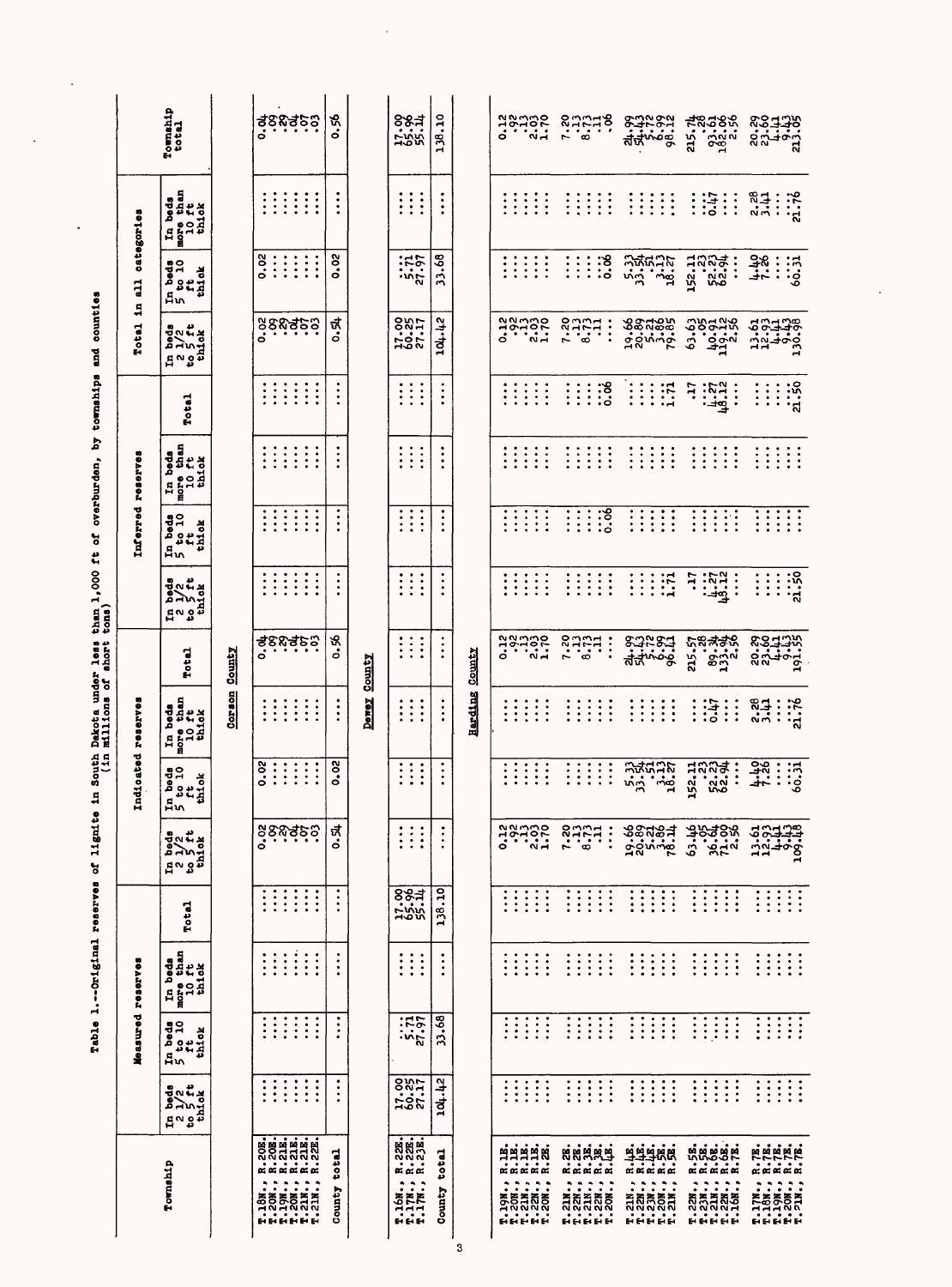| 12.35%<br>12.55%                                | 2014<br>2014<br>2015<br>2015                                                            | ್ಲಿಸ್ಕ್ರೆಸ್ಸ್<br>ವಿನಿಧಿಕೃತ                                                                                                                                                                                                                                                                                                                                                                                                                | 1,700.36                    |        | 1.38                        | 1.38                             |                |                                                                             |             | المواطنين<br>المواطنين المواطنين                                          | #¤\$قيمة<br>مەن م                                                                                                                                                                                                                                                                                                   | 요 <u></u><br>양국는약                                                                                   | <b>digetion</b>                                                                                                                                                                                                                                                                                                                                                             | <b>12885</b>                  | 186.51                      |
|-------------------------------------------------|-----------------------------------------------------------------------------------------|-------------------------------------------------------------------------------------------------------------------------------------------------------------------------------------------------------------------------------------------------------------------------------------------------------------------------------------------------------------------------------------------------------------------------------------------|-----------------------------|--------|-----------------------------|----------------------------------|----------------|-----------------------------------------------------------------------------|-------------|---------------------------------------------------------------------------|---------------------------------------------------------------------------------------------------------------------------------------------------------------------------------------------------------------------------------------------------------------------------------------------------------------------|-----------------------------------------------------------------------------------------------------|-----------------------------------------------------------------------------------------------------------------------------------------------------------------------------------------------------------------------------------------------------------------------------------------------------------------------------------------------------------------------------|-------------------------------|-----------------------------|
| ₩                                               | $\ldots$ $\ldots$ $\ldots$ $\ldots$                                                     | !!!!!                                                                                                                                                                                                                                                                                                                                                                                                                                     | 51.49                       |        | $\vdots$                    |                                  |                |                                                                             |             |                                                                           | !!!!!                                                                                                                                                                                                                                                                                                               | <u>!!!!!</u>                                                                                        | ::::<br>$\frac{1}{2}$                                                                                                                                                                                                                                                                                                                                                       | Ħ<br>$\vdots$                 | $\vdots$                    |
| हैं ∷‡ु<br>०ं ∷नेर्नू                           | ر مان<br>مربوطة<br><del>مر</del> اض <del>ة</del>                                        | $\begin{array}{c} \mathbf{1} \mathbf{3} \mathbf{1} \mathbf{3} \cdots \mathbf{5} \mathbf{1} \mathbf{5} \cdots \mathbf{5} \mathbf{1} \mathbf{6} \cdots \mathbf{5} \mathbf{1} \mathbf{1} \mathbf{5} \cdots \mathbf{5} \mathbf{1} \mathbf{1} \cdots \mathbf{5} \mathbf{1} \cdots \mathbf{5} \mathbf{1} \cdots \mathbf{5} \mathbf{1} \cdots \mathbf{5} \mathbf{1} \cdots \mathbf{5} \mathbf{1} \cdots \mathbf{5} \mathbf{1} \cdots \mathbf{5}$ | 628.18                      |        | $\vdots$                    | $\vdots$                         |                | $\ddot{z}$ : : : : : : : :                                                  |             |                                                                           | $\cdots$ $\vdots$ $\cdots$ $\cdots$ $\cdots$ $\cdots$ $\cdots$ $\cdots$ $\cdots$ $\cdots$                                                                                                                                                                                                                           |                                                                                                     | $\mathbb{R}$ : : :                                                                                                                                                                                                                                                                                                                                                          | ĦĦ                            | 44.66                       |
| 157555<br>179555<br>27755                       |                                                                                         | ていしょうしょう しょうしょう しょうしょう しょうしょう しょうしょう しょうしょう しょうしょう しょうしょう しょうしょう しょうしゃ スペット                                                                                                                                                                                                                                                                                                                                                               | 1,020.69                    |        | 1.38                        | 1.38                             |                | ಕ್ಷೂಚ್ಯ<br>ಕ್ಷೂಚ್ಯ                                                          |             | ون<br>بازان<br>بازانه                                                     | : :35ನ<br>: :ಬೆಗ್ಗ                                                                                                                                                                                                                                                                                                  | $\begin{array}{c}\n\vdots \\ \vdots \\ \vdots \\ \vdots \\ \vdots \\ \vdots \\ \vdots\n\end{array}$ | $\frac{1}{2}$                                                                                                                                                                                                                                                                                                                                                               | <b>12885</b>                  | 141.85                      |
| ਰੋ∷∷<br>'s៉ <sup>∷</sup> ∷                      | $\dddot{\mathbb{R}}$ :                                                                  | <b>WWW</b>                                                                                                                                                                                                                                                                                                                                                                                                                                | 177.35                      |        | $\vdots$                    | $\vdots$                         |                |                                                                             |             |                                                                           | WWW                                                                                                                                                                                                                                                                                                                 | $\frac{1}{2}$                                                                                       | <b>WEBS</b>                                                                                                                                                                                                                                                                                                                                                                 | ::::                          | ÷                           |
| !!!!!                                           | !!!!!                                                                                   | $\frac{1}{2}$                                                                                                                                                                                                                                                                                                                                                                                                                             | $\vdots$                    |        | $\vdots$                    | $\vdots$                         |                |                                                                             | <b>IIII</b> | $\begin{smallmatrix} \vdots & \vdots & \vdots & \vdots \end{smallmatrix}$ | :::::                                                                                                                                                                                                                                                                                                               | 33333                                                                                               | :::::                                                                                                                                                                                                                                                                                                                                                                       | 999                           |                             |
|                                                 | <b>WWW</b>                                                                              | -:::::                                                                                                                                                                                                                                                                                                                                                                                                                                    | °°,                         |        | $\ddot{\cdot}$              | $\vdots$                         |                |                                                                             |             | :::::                                                                     | :::::                                                                                                                                                                                                                                                                                                               | :::::                                                                                               | :::::                                                                                                                                                                                                                                                                                                                                                                       | 00                            |                             |
| $\vec{a}$ : : : : :<br>$\vec{a}$ : : : : :      | $\dddot{z}$ : $\dddot{z}$ :                                                             | 1000                                                                                                                                                                                                                                                                                                                                                                                                                                      | 177.29                      |        | $\vdots$                    | $\vdots$                         |                | :::::                                                                       |             |                                                                           | $\frac{1}{1}\frac{1}{1}\frac{1}{1}\frac{1}{1}\frac{1}{1}\frac{1}{1}\frac{1}{1}$                                                                                                                                                                                                                                     |                                                                                                     | $\frac{1}{2}$                                                                                                                                                                                                                                                                                                                                                               | ::::                          | $\vdots$                    |
| ತ್ತು ವರಳ<br>ಕಾತಿಗಳು                             | 0053572<br>2011:11:11                                                                   | ್ಯಸ್ಥಿತ್ವ.<br>ವಿಶಿಸಿಕ್ಕವ                                                                                                                                                                                                                                                                                                                                                                                                                  | 1,523.01                    | County | 1.38                        | 1.38                             | Perkins County | 18548<br>1981-1                                                             |             | ದಿತ್ತರೆ ಹಿಳ್ಳ<br>ಗುಂದೆ ಕ್ಷೇತ್ರ                                            | <b>死はのは、 こうこう</b>                                                                                                                                                                                                                                                                                                   | $\ddot{z}_{34}$                                                                                     | anggir.<br>Sang                                                                                                                                                                                                                                                                                                                                                             | <b>Esster</b>                 | 186.51                      |
| !!!!!                                           | $\ddot{a}$                                                                              | <b>WW</b>                                                                                                                                                                                                                                                                                                                                                                                                                                 | 51.49                       | Meade  | $\vdots$                    | $\vdots$                         |                | 99                                                                          | ₩           | ∷<br>$\ddot{\cdot}$                                                       | ∷∷<br>$\vdots$                                                                                                                                                                                                                                                                                                      | ∷∷<br>÷                                                                                             | !!!!!                                                                                                                                                                                                                                                                                                                                                                       | <u>::::</u>                   | $\vdots$                    |
| हैं ∷‡\$<br>≎ं∷‡\$                              | ಕ್ಷಿಪ್ಪೆ<br>ಕನ್ನಡಚಿತ್ರ<br>ಕನ್ನಡ                                                         | $13.72$<br>$18.77$<br>∷                                                                                                                                                                                                                                                                                                                                                                                                                   | 628.12                      |        | $\vdots$                    | $\vdots$                         |                | $\vdots$ :ន្ទី :ន្ទី                                                        |             |                                                                           | $\frac{1}{2}$ $\frac{1}{2}$ $\frac{1}{2}$ $\frac{1}{2}$ $\frac{1}{2}$ $\frac{1}{2}$ $\frac{1}{2}$ $\frac{1}{2}$ $\frac{1}{2}$ $\frac{1}{2}$ $\frac{1}{2}$ $\frac{1}{2}$ $\frac{1}{2}$ $\frac{1}{2}$ $\frac{1}{2}$ $\frac{1}{2}$ $\frac{1}{2}$ $\frac{1}{2}$ $\frac{1}{2}$ $\frac{1}{2}$ $\frac{1}{2}$ $\frac{1}{2}$ | $\ddot{\vec{r}}$                                                                                    | $\begin{picture}(20,20) \put(0,0){\vector(0,1){30}} \put(15,0){\vector(0,1){30}} \put(15,0){\vector(0,1){30}} \put(15,0){\vector(0,1){30}} \put(15,0){\vector(0,1){30}} \put(15,0){\vector(0,1){30}} \put(15,0){\vector(0,1){30}} \put(15,0){\vector(0,1){30}} \put(15,0){\vector(0,1){30}} \put(15,0){\vector(0,1){30}} \put(15,0){\vector(0,1){30}} \put(15,0){\vector(0$ | ₩                             | 44.66                       |
| sisting<br>2019<br>2019                         | deren<br>1811                                                                           | 738723                                                                                                                                                                                                                                                                                                                                                                                                                                    | 843.40                      |        | 1.38                        | 1.38                             |                | ಕ್ಷಾಭಕ್ಷೆ<br>$-68 -$                                                        |             | <b>122222</b><br>122522                                                   | $\begin{array}{c} \vdots \ \mathbb{R}^{n+1} \\ \vdots \ \mathbb{R}^{n+1} \end{array}$                                                                                                                                                                                                                               |                                                                                                     | $\frac{1}{2}$                                                                                                                                                                                                                                                                                                                                                               | <b>12885</b><br>              | 11.85<br>−                  |
| !!!!!                                           | $\begin{smallmatrix} 1 & 1 & 1 & 1 \\ 1 & 1 & 1 & 1 \\ 1 & 1 & 1 & 1 \end{smallmatrix}$ | !!!!!                                                                                                                                                                                                                                                                                                                                                                                                                                     | $\vdots$                    |        |                             | $\vdots$                         |                | <b>!!!!!</b>                                                                |             | !!!!!                                                                     | !!!!!                                                                                                                                                                                                                                                                                                               | $\begin{smallmatrix} \vdots & \vdots & \vdots & \vdots \end{smallmatrix}$                           |                                                                                                                                                                                                                                                                                                                                                                             | ∷∷                            | $\bullet$<br>$\ddot{\cdot}$ |
| ::::                                            |                                                                                         | ĦĦ                                                                                                                                                                                                                                                                                                                                                                                                                                        | $\vdots$                    |        | $\ddot{\cdot}$              | $\ddot{\cdot}$<br>$\ddot{\cdot}$ |                |                                                                             |             |                                                                           | ₩H                                                                                                                                                                                                                                                                                                                  | ₩₩                                                                                                  | 000                                                                                                                                                                                                                                                                                                                                                                         | $\vdots$<br>88                | $\vdots$                    |
| <b>!!!!!</b>                                    | <b>!!!!!</b>                                                                            | <b>WHI</b>                                                                                                                                                                                                                                                                                                                                                                                                                                | $\vdots$                    |        | $\ddot{\cdot}$<br>$\bullet$ | $\vdots$                         |                | <b>!!!!!!</b>                                                               |             | $\begin{smallmatrix} \vdots & \vdots & \vdots & \vdots \end{smallmatrix}$ | !!!!!                                                                                                                                                                                                                                                                                                               |                                                                                                     | <b>!!!!!</b>                                                                                                                                                                                                                                                                                                                                                                | 排用                            |                             |
| !!!!!                                           | $\{1\}$                                                                                 | $\begin{smallmatrix} 1 & 1 & 1 & 1 \\ 1 & 1 & 1 & 1 \\ 1 & 1 & 1 & 1 \end{smallmatrix}$                                                                                                                                                                                                                                                                                                                                                   | $\ddot{\cdot}$              |        | :                           | $\vdots$                         |                | ∷∷∷                                                                         |             | $\frac{1}{2}$                                                             | <b>HHI</b>                                                                                                                                                                                                                                                                                                          | !!!!!                                                                                               | !!!!!                                                                                                                                                                                                                                                                                                                                                                       | ∷∷                            |                             |
| nnas<br>Andria<br>T.22N.,<br>T.15N.,<br>T.17N., | esses<br>Esses<br>Erric<br>T.19N.,                                                      | eesee<br>Eesee<br>$\ddot{\cdot}$<br>$\ddot{\cdot}$<br>$\ddot{\cdot}$<br>$\ddot{\cdot}$<br>$\ddot{\phantom{a}}$                                                                                                                                                                                                                                                                                                                            | $_{\text{total}}$<br>County |        | R.12E<br>т. ом.,            | $_{\text{total}}$<br>County      |                | R.108.<br>R.108.<br>R.108.<br>$T:17N$<br>$T:19N$<br>$T:20N$<br>$T:22N$<br>4 |             | ÷<br>$\ddot{\cdot}$<br>$\ddot{\cdot}$<br>.:                               | R.1128.<br>R.1288.<br>R.1288.<br>$\ddot{\cdot}$<br>÷<br>$\ddot{\cdot}$                                                                                                                                                                                                                                              | R.128.<br>R.1188.<br>R.1138.<br>:::::                                                               | $\frac{138}{1145}$<br>$\ddot{\cdot}$<br>$\ddot{\cdot}$<br>$\ddot{\cdot}$                                                                                                                                                                                                                                                                                                    | HARR<br>RISE<br>:::<br>220217 | total<br>County             |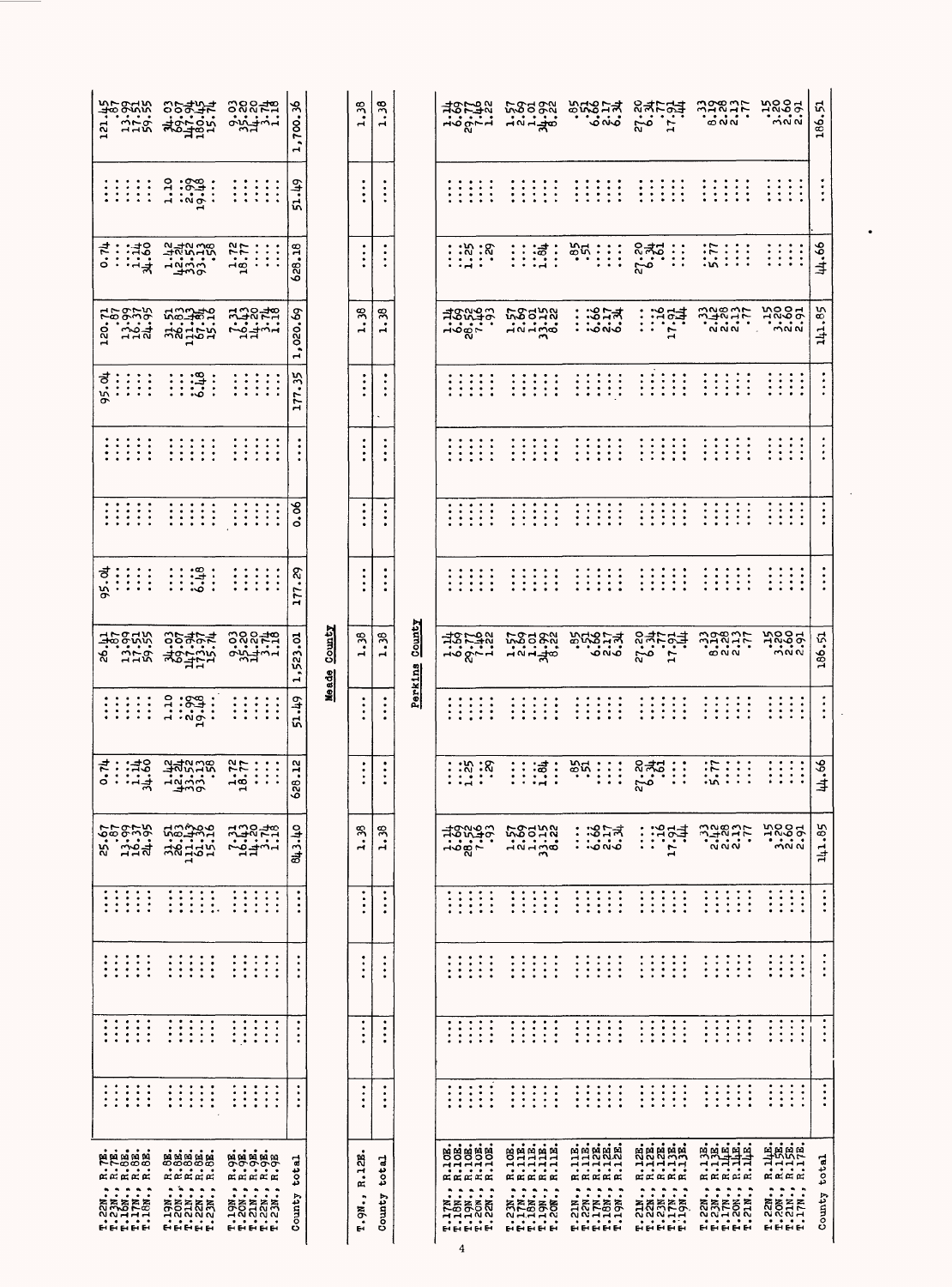|                                                                                     |                         | Township<br>total                                                                                                                                                                                                                                                                                                                                                                                                          |                | <b>8.00</b>         | 8.8              |  |
|-------------------------------------------------------------------------------------|-------------------------|----------------------------------------------------------------------------------------------------------------------------------------------------------------------------------------------------------------------------------------------------------------------------------------------------------------------------------------------------------------------------------------------------------------------------|----------------|---------------------|------------------|--|
|                                                                                     |                         | $\begin{array}{ l l }\n\hline\n\text{I} & \text{b} & \text{c} & \text{a} & \text{I} & \text{b} & \text{c} \\ \hline\n\text{I} & \text{I} & \text{I} & \text{I} & \text{I} & \text{I} & \text{f} & \text{f} \\ \hline\n\text{I} & \text{I} & \text{I} & \text{I} & \text{I} & \text{I} & \text{f} & \text{f} & \text{f} \\ \text{t} & \text{b} & \text{c} & \text{I} & \text{t} & \text{t} & \text{f} & \text{f} & \text{f$ |                | $\vdots$            | $\vdots$         |  |
|                                                                                     | Total in all categories |                                                                                                                                                                                                                                                                                                                                                                                                                            |                | 0.69                | S3.69            |  |
|                                                                                     |                         | In beat<br>2<br>$\frac{1}{2}$<br>3<br>thick<br>thick                                                                                                                                                                                                                                                                                                                                                                       |                | 5.31                | 5.31             |  |
|                                                                                     |                         | Total                                                                                                                                                                                                                                                                                                                                                                                                                      |                | $\vdots$            | $\vdots$         |  |
|                                                                                     |                         | In beds<br>$\begin{bmatrix}\n\text{for } t \\ 10 & \text{for } t \\ 10 & \text{for } t\n\end{bmatrix}$                                                                                                                                                                                                                                                                                                                     |                | $\vdots$            | $\vdots$         |  |
|                                                                                     | Inferred reserves       | $\begin{array}{ l }\n\hline\n5 to 10 \\ 5 to 10 \\ ft\n\end{array}$                                                                                                                                                                                                                                                                                                                                                        |                | $\vdots$            | $\vdots$         |  |
|                                                                                     |                         | $\frac{1}{2} \frac{\log a}{\log a}$                                                                                                                                                                                                                                                                                                                                                                                        |                | $\vdots$            | $\vdots$         |  |
|                                                                                     |                         | <b>Total</b>                                                                                                                                                                                                                                                                                                                                                                                                               | Ziebach County | 8.00                | <b>8.00</b>      |  |
| <b>NAME ASSOCIATE AND STRUCT AND AN ABOVE AND A PROPERTY AND A PARTICULAR AND A</b> | Indicated reserves      | In beds In beds<br>5 to 10 more than<br>ft 10 ft<br>thick thick                                                                                                                                                                                                                                                                                                                                                            |                | $\vdots$            | $\vdots$         |  |
|                                                                                     |                         |                                                                                                                                                                                                                                                                                                                                                                                                                            |                | $\frac{69}{3}$      | <b>o</b> .<br>0. |  |
|                                                                                     |                         | In beds<br>2 1/2<br>to 5 ft<br>thick                                                                                                                                                                                                                                                                                                                                                                                       |                | $\frac{1}{2}$       | 5.31             |  |
|                                                                                     |                         | Total                                                                                                                                                                                                                                                                                                                                                                                                                      |                | $\vdots$            | $\vdots$         |  |
|                                                                                     |                         |                                                                                                                                                                                                                                                                                                                                                                                                                            |                | $\vdots$            | $\vdots$         |  |
|                                                                                     | Measured reserves       | $\begin{tabular}{ c c } \hline In \textbf{beds} & In \textbf{beds} \\ \hline \textbf{5 to 10 more than} \\ \textbf{ft} & \textbf{10 ft} \\ \textbf{thck} & \textbf{thck} \\ \hline \end{tabular}$                                                                                                                                                                                                                          |                | $\vdots$            | $\vdots$         |  |
|                                                                                     |                         | In beda<br>2 1/2<br>thick<br>thick                                                                                                                                                                                                                                                                                                                                                                                         |                |                     | $\vdots$         |  |
|                                                                                     |                         | Pownship                                                                                                                                                                                                                                                                                                                                                                                                                   |                | $T.16N.$ , $R.21E.$ | County total     |  |

State total  $|104.42|$  33.68 .... 138.10

 $104.42$ 

State total

33.68

992.48

138.10

 $\overline{\cdot}$  $\frac{1}{2}$ 

67349

51.49 1.717.46

1,717.46 177.29 0.06 ..... 177.35

177.29

 $\overline{\cdot}$  $\frac{3}{2}$ 

177.35 1.274.19

 $\vdots$ 

707.23

2,032.91

.... 51.1\*9

Table 1.--Original reserves of lignite in South Dakota under less than 1,000 ft of overburden, by townships and counties Table 1. Original reserves of lignite in South Dakota under less than 1,000 ft of overburden, by townships and counties (in millions of short tons) --Continued

 $\ddot{\phantom{0}}$ 

South Dakota, by counties Table 2.--Original reserves of lignite in South Dakota, by counties able 2. Original reserves of lignita In

 $\mathbf 5$ 

|             |                                 |                                                                                                                                  |                                        |          |                                                   |                                     |                                        | (in millions of short tons) |                                                                                                                                                                                                                                                                                                                                                                                               |                                                                        |                                        |          |                                                               |                                       |                                        |                 |
|-------------|---------------------------------|----------------------------------------------------------------------------------------------------------------------------------|----------------------------------------|----------|---------------------------------------------------|-------------------------------------|----------------------------------------|-----------------------------|-----------------------------------------------------------------------------------------------------------------------------------------------------------------------------------------------------------------------------------------------------------------------------------------------------------------------------------------------------------------------------------------------|------------------------------------------------------------------------|----------------------------------------|----------|---------------------------------------------------------------|---------------------------------------|----------------------------------------|-----------------|
|             |                                 |                                                                                                                                  | Measured reserves                      |          |                                                   |                                     | Indicated reserves                     |                             |                                                                                                                                                                                                                                                                                                                                                                                               | Inferred reserves                                                      |                                        |          |                                                               | Total in all categories               |                                        |                 |
| County      | En peg<br>Port<br>En S<br>thick | $\begin{array}{c c}\n\hline\n\text{In body} \\ \hline\n\text{f to 10} \\ \text{if you} \\ \text{that of the right}\n\end{array}$ | In beds<br>more than<br>10 ft<br>thick | Total    | In bods<br>$272$<br>$52$<br>$12$<br>$12$<br>thick | In beds<br>5 to 10<br>thick<br>hick | more than<br>10 ft<br>thick<br>In beds | Total                       | $\frac{\frac{1}{2} \frac{1}{2} \frac{1}{2} \frac{1}{2} \frac{1}{2} \frac{1}{2} \frac{1}{2} \frac{1}{2} \frac{1}{2} \frac{1}{2} \frac{1}{2} \frac{1}{2} \frac{1}{2} \frac{1}{2} \frac{1}{2} \frac{1}{2} \frac{1}{2} \frac{1}{2} \frac{1}{2} \frac{1}{2} \frac{1}{2} \frac{1}{2} \frac{1}{2} \frac{1}{2} \frac{1}{2} \frac{1}{2} \frac{1}{2} \frac{1}{2} \frac{1}{2} \frac{1}{2} \frac{1}{2} \$ | $\frac{\sin \theta}{\sin \theta}$<br>$\frac{\sin \theta}{\sin \theta}$ | In beds<br>more than<br>10 ft<br>thick | Total    | In bods<br>$222$<br>$322$<br>$322$<br>$324$<br>$324$<br>$324$ | $5$ to 10<br>$\frac{1}{2}$<br>In beds | In beds<br>more than<br>10 ft<br>thick | County<br>total |
| Corson      | $\vdots$                        | $\vdots$                                                                                                                         | $\vdots$                               | $\vdots$ | ನೆ.<br>ಂ                                          | 0.02                                | $\vdots$                               | <b>95.0</b>                 | $\vdots$                                                                                                                                                                                                                                                                                                                                                                                      | $\vdots$                                                               | $\vdots$                               | $\vdots$ | ್ಲೆ<br>°                                                      | 0.02                                  | $\vdots$                               | 0.56            |
| Dewey       | 104.42                          | 33.68                                                                                                                            | $\vdots$                               | 138.10   | $\vdots$                                          | $\vdots$                            | $\vdots$                               | $\vdots$                    | $\vdots$                                                                                                                                                                                                                                                                                                                                                                                      | $\vdots$                                                               | $\vdots$                               | $\vdots$ | 204.42                                                        | 33.68                                 | $\vdots$                               | 138.10          |
| Harding     | $\vdots$                        | $\vdots$                                                                                                                         | $\vdots$                               | $\vdots$ | 843.40                                            | 628.12                              |                                        | 51.49 1.523.01              | 177.29                                                                                                                                                                                                                                                                                                                                                                                        | ა.<br>ა                                                                | $\vdots$                               | 177.35   | 1,020.69                                                      | 628.18                                | 51.49                                  | 1,700.36        |
| Meade       | $\vdots$                        | $\vdots$                                                                                                                         | $\vdots$                               | $\vdots$ | 1.38                                              | $\vdots$                            | $\vdots$                               | 1.38                        | $\vdots$                                                                                                                                                                                                                                                                                                                                                                                      | $\vdots$                                                               | $\vdots$                               | $\vdots$ | 1.38                                                          | $\vdots$                              | $\vdots$                               | 1.38            |
| Perkins     | $\vdots$                        | $\vdots$                                                                                                                         | $\vdots$                               | $\vdots$ | 141.85                                            | 44.66                               | $\vdots$                               | 186.51                      | $\vdots$                                                                                                                                                                                                                                                                                                                                                                                      | $\vdots$                                                               | $\vdots$                               | $\vdots$ | 141.85                                                        | 44.66                                 | $\vdots$                               | 186.51          |
| Ziebach     | $\vdots$                        | $\vdots$                                                                                                                         | $\vdots$                               | $\vdots$ | 5.31                                              | .69.                                | $\vdots$                               | 6.00                        | $\vdots$                                                                                                                                                                                                                                                                                                                                                                                      | $\vdots$                                                               | $\vdots$                               | $\vdots$ | 5.<br>5                                                       | .69.                                  | $\vdots$                               | 6.00            |
|             |                                 |                                                                                                                                  |                                        |          |                                                   |                                     |                                        |                             |                                                                                                                                                                                                                                                                                                                                                                                               |                                                                        |                                        |          |                                                               |                                       |                                        |                 |
| State total | 104.42                          | 33.68                                                                                                                            | $\vdots$                               | 138.10   | 992.48                                            | 67.249                              |                                        | 21.49 1.717.46              | 177.29                                                                                                                                                                                                                                                                                                                                                                                        | °°                                                                     | $\vdots$                               |          | 177.35 1.274.19                                               | 707.23                                | 51.49                                  | 2,032.91        |
|             |                                 |                                                                                                                                  |                                        |          |                                                   |                                     |                                        |                             |                                                                                                                                                                                                                                                                                                                                                                                               |                                                                        |                                        |          |                                                               |                                       |                                        |                 |

.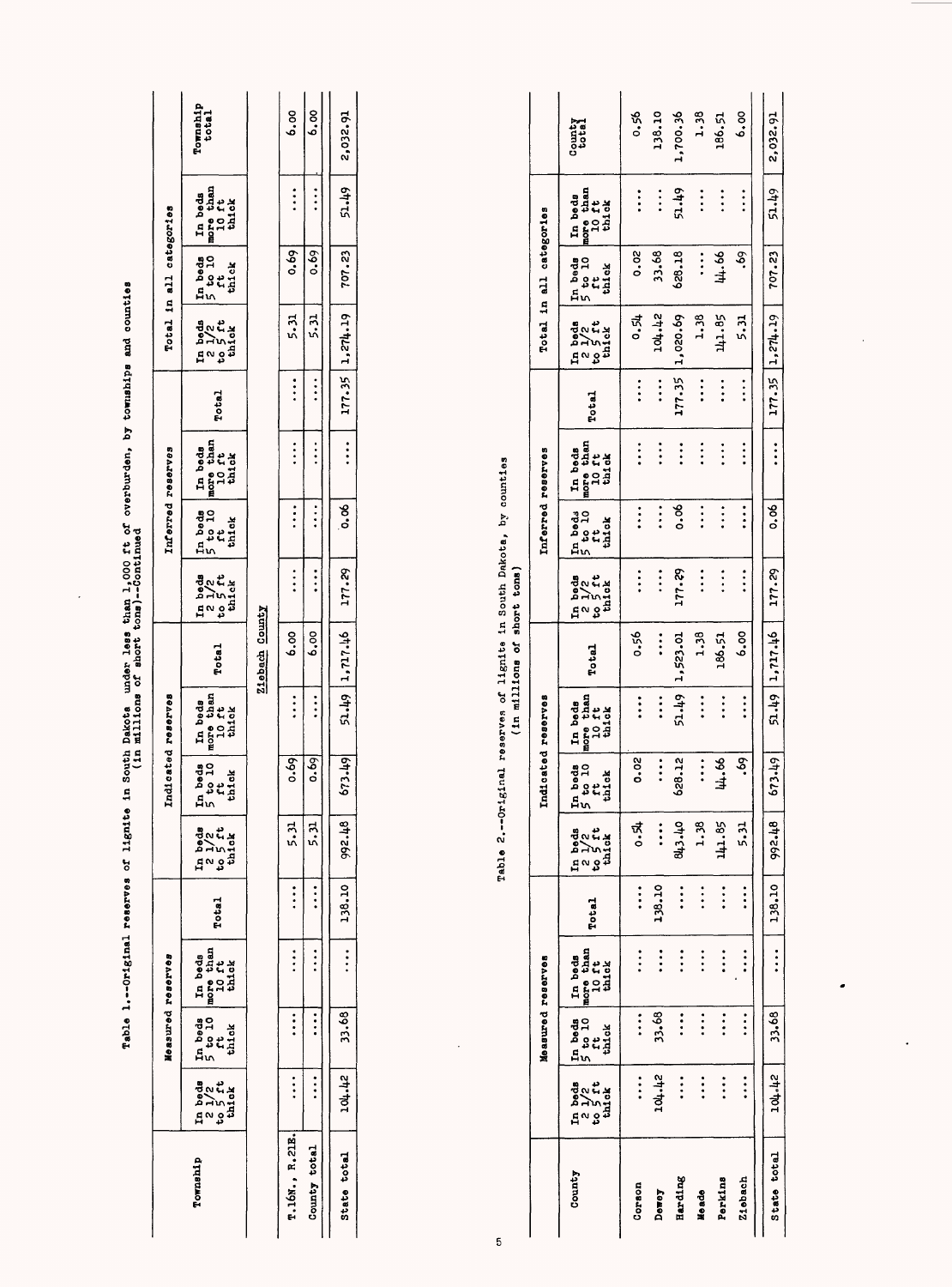|                                      |                                                                   |                                                                                                                    | County                                                                              |                                                          |                                                  |                                                    |                                                       |
|--------------------------------------|-------------------------------------------------------------------|--------------------------------------------------------------------------------------------------------------------|-------------------------------------------------------------------------------------|----------------------------------------------------------|--------------------------------------------------|----------------------------------------------------|-------------------------------------------------------|
| Year                                 | Corson                                                            | Dewey                                                                                                              | Harding                                                                             | Meade                                                    | Perkins                                          | Ziebach                                            | Total                                                 |
| 1913<br>1914<br>1915                 |                                                                   | 1,040<br>5,142<br>5,645<br>al<br>Zv                                                                                | $\begin{pmatrix} 3 \\ 3 \\ 3 \end{pmatrix}$                                         | 575<br>625<br>400                                        | 8,925<br>6,083<br>4,548                          |                                                    | 10,540<br>11,850<br>10,593                            |
| 1916<br>1917<br>1918<br>1919<br>1920 |                                                                   | 2,326<br>为为了<br>3,092<br>2,579<br>5,991<br>6,119                                                                   | $\begin{array}{c} (3) \\ (3) \\ (3) \\ (3) \\ (3) \\ (3) \\ (3) \end{array}$        | 781<br>995<br>845<br>824<br>650<br>5/                    | 5,779<br>3,955<br>4,718<br>$7,602$<br>$6,008$    | $\binom{3}{3}$<br>$\overline{3}$<br>$\binom{5}{6}$ | 8,886<br>$8,042$<br>$7,942$<br>$14,417$<br>$12,777$   |
| 1921<br>1922<br>1923<br>1924<br>1925 |                                                                   | 1,891<br>$\frac{2}{2}$<br>1,330<br>2,325<br>4,200                                                                  | $\begin{pmatrix} 3 \\ 3 \end{pmatrix}$<br>$\overline{3}$<br>5/<br>3,819<br>$\cdots$ | a/<br>D/<br>791<br>937<br>586<br>1,539<br>5,120<br>5/    | 4,871<br>5,485<br>7,468<br>6,685<br>5.127        | $\binom{6}{6}$<br>(6)<br>(8)<br>(6)                | 7,553<br>7,752<br>10,379<br>$12,043$<br>$14,447$      |
| 1926<br>1927<br>1928<br>1929<br>1930 | 408<br><u>laf</u><br>12/<br>720<br>700<br>$\binom{3}{6}$ 25<br>5/ | 5,020<br>$\frac{5}{6}$ , $\frac{775}{69}$<br><u>10/)</u><br>4,716<br>3,880                                         | (9)<br>(9)<br>$\binom{9}{6}$<br>875                                                 | 1,537<br>3,250<br>1,690<br>لا<br>کو<br>2,243<br>1,500    | 5,763<br>4,762<br>4,676<br>5,895<br>5,930        | 1,700<br>(6)<br>i6)<br>(3)<br>(9)                  | 14,428<br>12,507<br>$13,929$<br>12,954<br>12,810      |
| 1931<br>1932<br>1933<br>1934<br>1935 | ダンダ<br>3,246<br>$7,395$<br>3,210<br>(3)                           | 18,800<br>35,726<br>43,970<br>30,375<br>5,162<br>11/                                                               | 1,030<br>1,680<br>$\begin{array}{c} (9) \\ 1,485 \\ (3) \end{array}$                | 1,116<br>$1,25$<br>$1,059$<br>$1,448$<br>$1,558$         | $5,546$<br>$7,167$<br>$6,951$<br>5,889<br>6,523  | $\binom{9}{9}$<br>(9)<br>(9)<br>.                  | 27,485<br>49,074<br>59,375<br>42,407<br>43,243        |
| 1936<br>1937<br>1938<br>1939<br>1940 | (3)<br>(3)<br>(3)                                                 | HALLAND<br>33,136<br>41,718<br>43,164<br>44,907<br>61,077                                                          | $\begin{smallmatrix} (3) \ (3) \ (3) \ (3) \ (4) \ (6) \ (6) \end{smallmatrix}$     | 1,616<br>972<br>1,176<br>1,671<br>$\frac{2}{2}$<br>1,809 | 6,579<br>4,289<br>3,718<br>$2,917$<br>3,199      |                                                    | 41,331<br>46,979<br>48,058<br>49,495<br>66,085        |
| 1941<br>1942<br>1943<br>1944<br>1945 | (3)<br>$\overline{3}$<br>$\binom{3}{3}$                           | $\frac{12}{12}$ , 65, 730<br>$\frac{12}{12}$ , 48, 226<br>$\frac{12}{36}$ , 909<br>$\frac{12}{22}$ , 887<br>17,092 | $\binom{6}{6}$<br>(6)<br>$\begin{smallmatrix} (14) \ 1, 833 \end{smallmatrix}$      | $\frac{2}{2}$<br>2,127<br>1,859<br>1,755<br>(3)          | 2,968<br>3,453<br>3,940<br>5,520<br>$\mathbf{z}$ |                                                    | 70,825<br>53,538<br>49,664<br>26,827<br>24.445        |
| 1946<br>1947<br>1948<br>1949<br>1950 | 1,370<br>1,804<br>$\frac{(15)}{(15)}$                             | 13,029<br>10, 127<br>27,290<br>$\frac{(15)}{(15)}$                                                                 | $\binom{15}{15}$                                                                    | $\binom{15}{15}$                                         | $2,547$<br>4,191<br>$\frac{(15)}{(15)}$          | $\binom{15}{15}$                                   | 16,946<br>14,618<br>29,094<br>26,429<br>38,694<br>16/ |
| Total                                | 20,471                                                            | 667,559                                                                                                            | 10,722                                                                              | 44,109                                                   | 179,677                                          | 1,700                                              | 989,361                                               |

#### Table 3.--Lignite production in South Dakota, 1913-50, by counties  $1/$

1/Production, 1913 through 1923, from U.S. Geological Survey Mineral Resources of the United States, annual<br>volumes: production, 1924 through 1950, from U.S. Geological Survey Mineral Resources of the United States, annual

- 
- 
- 
- 

- 
- 
-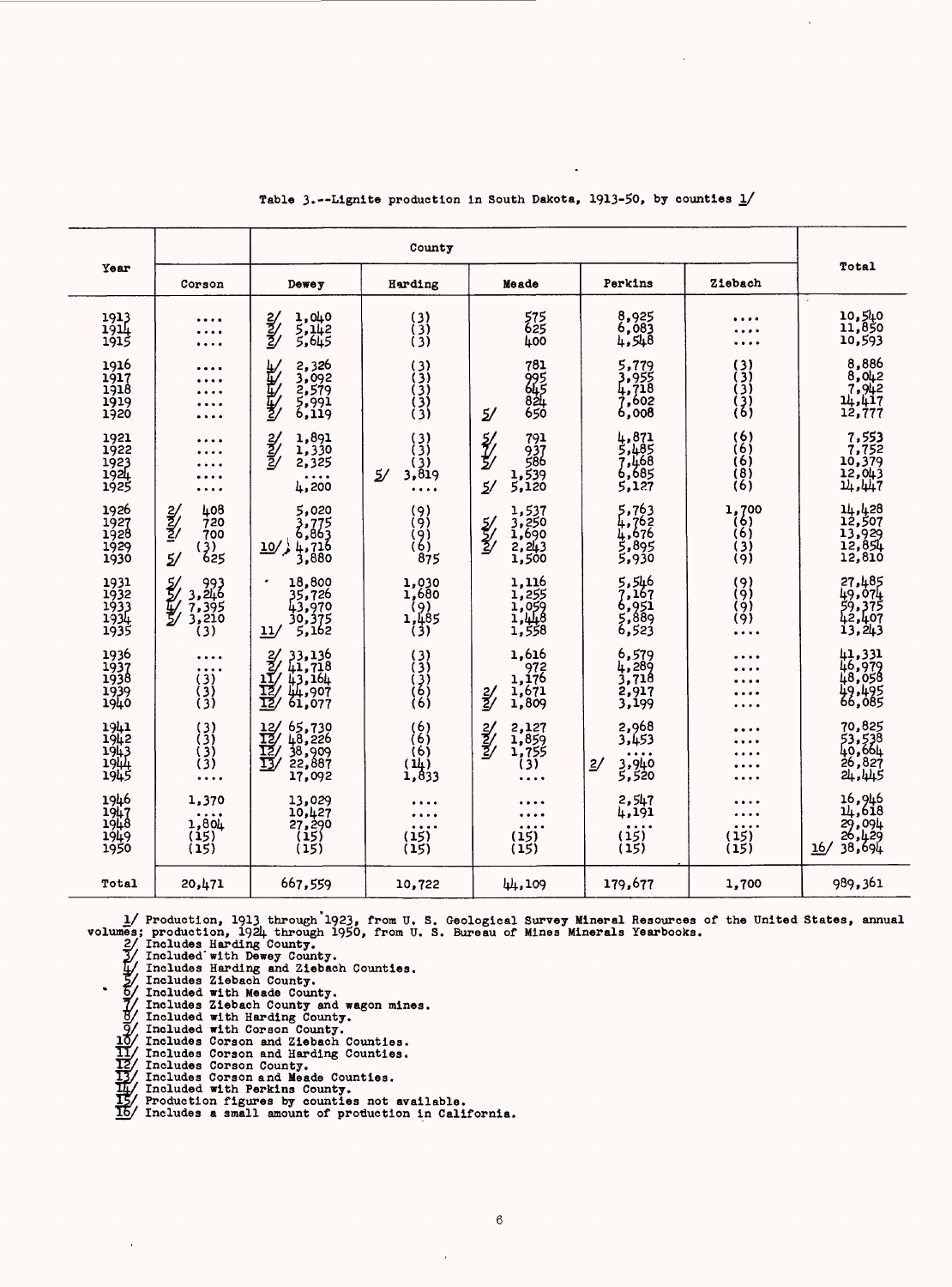

Figure 3. --Lignite production in South Dakota, 1913-50. (Data from U. S. Geological Survey, Mineral Resources of the United States, annual volumes, 1913-23; U. S. Bureau of Mines, Minerals Yearbook, 1924-50).

tonnage calculations, is to a large extent a function of the rank.

Rank of coal. --With the exception of a small quantity of bituminous coal, which is discussed in a later section of this report, but which is not included in the reserve tables, all coal in South Dakota is ranked as lignite under the Standard Classification of the American Society for Testing Materials. This classification is reproduced as table 4, and analyses of a number of samples of South Dakota lignite are given in table 5.

Weight of coal. --The average weight of lignite, as determined by numerous specific gravity determinations of samples from different parts of the United States, is 1,750 tons per acre-foot. This weight has been used uniformly in calculating South Dakota lignite reserves.

Thickness of beds. -- In order to provide as much information as possible on the distribution of reserves, all estimates prepared by the Geological Survey classify coal resources as thin, intermediate, and thick beds. For lignite and subbituminous coal, beds 2. 5 to 5. 0 ft thick are-classed as thin; from 5 to 10 ft as intermediate; and more than 10 ft as thick. These thicknesses are higher than those used for bituminous coal and anthracite, which are from 14 to 28 in., from 28 to 42 in., and more than 42 in. respectively.

Thickness of overburden. --The coal resources publications of the U. S. Geological Survey divide the reserves into three overburden categories; less than 1, 000 ft, 1, 000 to 2, 000 ft, and 2, 000 to 3, 000 ft; no coal more than 3, 000 ft below the surface is included in reserve estimates. In South Dakota, the known coal is everywhere less than 1,000 ft below the surface. It appears likely, on the basis of reconnaissance work in the lignite fields, that as much as 80 percent of the reserves are under less than 500 ft of cover; however, little detailed stratigraphic information is available, and for that reason no attempt is made in this report to break down the reserves into depth-of-cover categories other than to place all of the tonnage in the less-than-1, 000-foot category.

The lignite beds are essentially flat lying, the topographic relief is moderate, and the numerous small structures in the coal-bearing area are too small to interfere in any important way with mining. For these reasons the beds may be mined by stripping in many localities. Although it was not possible to prepare an estimate of reserves suitable for strip mining, a few areas where the opportunities for strip mining appeared to be favorable are discussed in a later section of this report.

#### Classification according to abundance of data

Coal reserves are divided, according to the relative abundance and reliability of the data upon which estimates are based, into three categories, termed measured, indicated, and inferred reserves.

Measured reserves. --Measured reserves are those for which data are sufficiently abundant and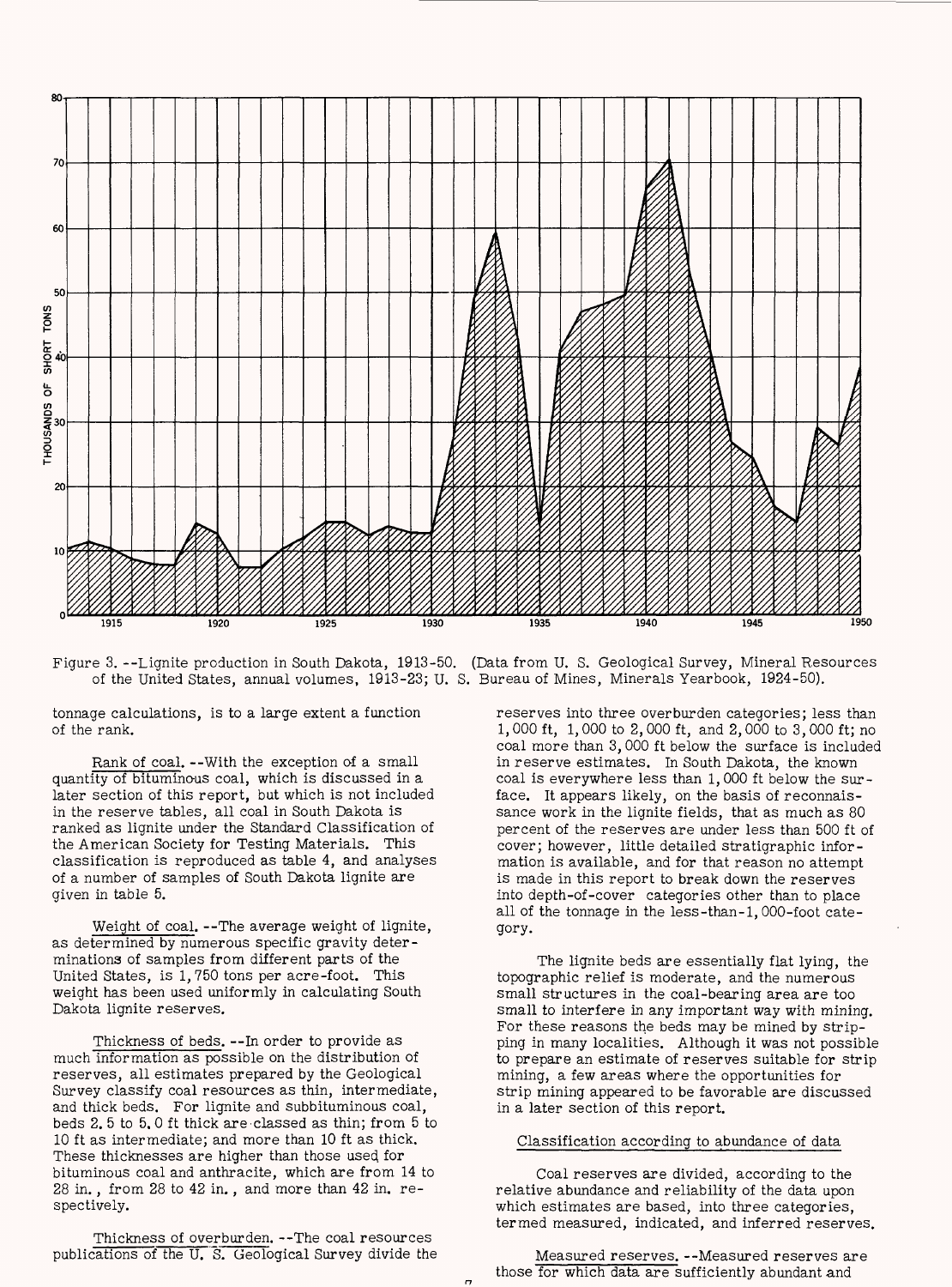| Legend: $F.C. = Fixed Carbon.$ | $V.M. = Volatile Matter.$           |                                                                                                                                 | $Btu = British thermal units.$                               |
|--------------------------------|-------------------------------------|---------------------------------------------------------------------------------------------------------------------------------|--------------------------------------------------------------|
| Class                          | Group                               | Limits of Fixed Carbon or<br>Btu. Mineral-Matter-Free<br>Basis                                                                  | Requisite Physical<br>Properties                             |
|                                | 1. Meta-anthracite                  | Dry F.C., 98 per cent or more<br>(Dry V.M., 2 per cent or<br>less)                                                              |                                                              |
| I. Anthracitic                 | 2. Anthracite                       | Dry F.C., 92 per cent or more<br>and less than 98 per cent<br>(Dry V.M., 8 per cent or less<br>and more than 2 per cent)        |                                                              |
|                                | 3. Semianthracite                   | Dry F.C., 86 per cent or more<br>and less than 92 per cent<br>(Dry $V.M.,$ 14 per cent or<br>less and more than 8 per<br>cent)  | Nonagglomerating <sup>D</sup>                                |
|                                | 1. Low volatile bituminous coal     | Dry F.C., 78 per cent or more<br>and less than 86 per cent<br>(Dry $V.M., 22$ per cent or<br>less and more than 14 per<br>cent) |                                                              |
|                                | 2. Medium volatile bituminous coal. | Dry F.C., 69 per cent or more<br>and less than 78 per cent<br>(Dry V.M., 31 per cent or<br>less and more than 22 per<br>cent)   |                                                              |
| II. Bituminous <sup>d</sup>    | 3. High volatile A bituminous coal. | Dry F.C., less than 69 per cent<br>(Dry V.M., more than 31 per<br>cent); and moist <sup>c</sup> Btu.,<br>$14,000e$ or more      |                                                              |
|                                | 4. High volatile B bituminous coal. | Moist <sup>c</sup> Btu., 13,000 or more<br>and less than 14,000 <sup>e</sup>                                                    |                                                              |
|                                | 5. High volatile C bituminous coal. | Moist Btu., 11,000 or more<br>and less than 13,000 <sup>°</sup>                                                                 | Either agglomerating or<br>nonweathering <sup><i>j</i></sup> |
|                                | 1. Subbituminous $A$ coal           | Moist Btu., 11,000 or more<br>and less than 13,000°                                                                             | Both weathering and<br>nonagglomerating                      |
| III. Subbituminous             | 2. Subbituminous $B$ coal           | Moist Btu., 9500 or more and<br>less than 11,000°                                                                               |                                                              |
|                                | 3. Subbituminous $C$ coal           | Moist Btu., 8300 or more and<br>less than 9500 <sup>e</sup>                                                                     |                                                              |
| IV. Lignitic                   | 1. Lignite<br>2. Brown coal         | Moist Btu., less than 8300<br>Moist Btu., less than 8300                                                                        | Consolidated<br>Unconsolidated                               |

# Table 4. Classification of coals by rank<sup>a</sup>

<sup>a</sup> This classification does not include a few coals which have unusual physical and chemical properties and which come within the limits of fixed carbon or Btu. of the high-volatile bituminous and subbituminous ranks. Al free Btu.<br>
<sup>6</sup> If agglomerating, classify in low-volatile group of the bituminous class.<br>
<sup>c</sup>Moist Btu. refers to coal containing its natural bed moisture but not including visible water on the surface of the

coal.<br>It is recognized that there may be noncaking varieties in each group of the bituminous class.<br>Coals having 69 per cent or more fixed carbon on the dry, mineral-matter-free basis shall be classified according to

fixed carbon, regardless of Btu.

There are three varieties of coal in the high-volatile C bituminous coal group, namely, Variety 1, agglomerating<br>and nonweathering; Variety 2, agglomerating and weathering; Variety 3, nonagglomerating and nonweathering.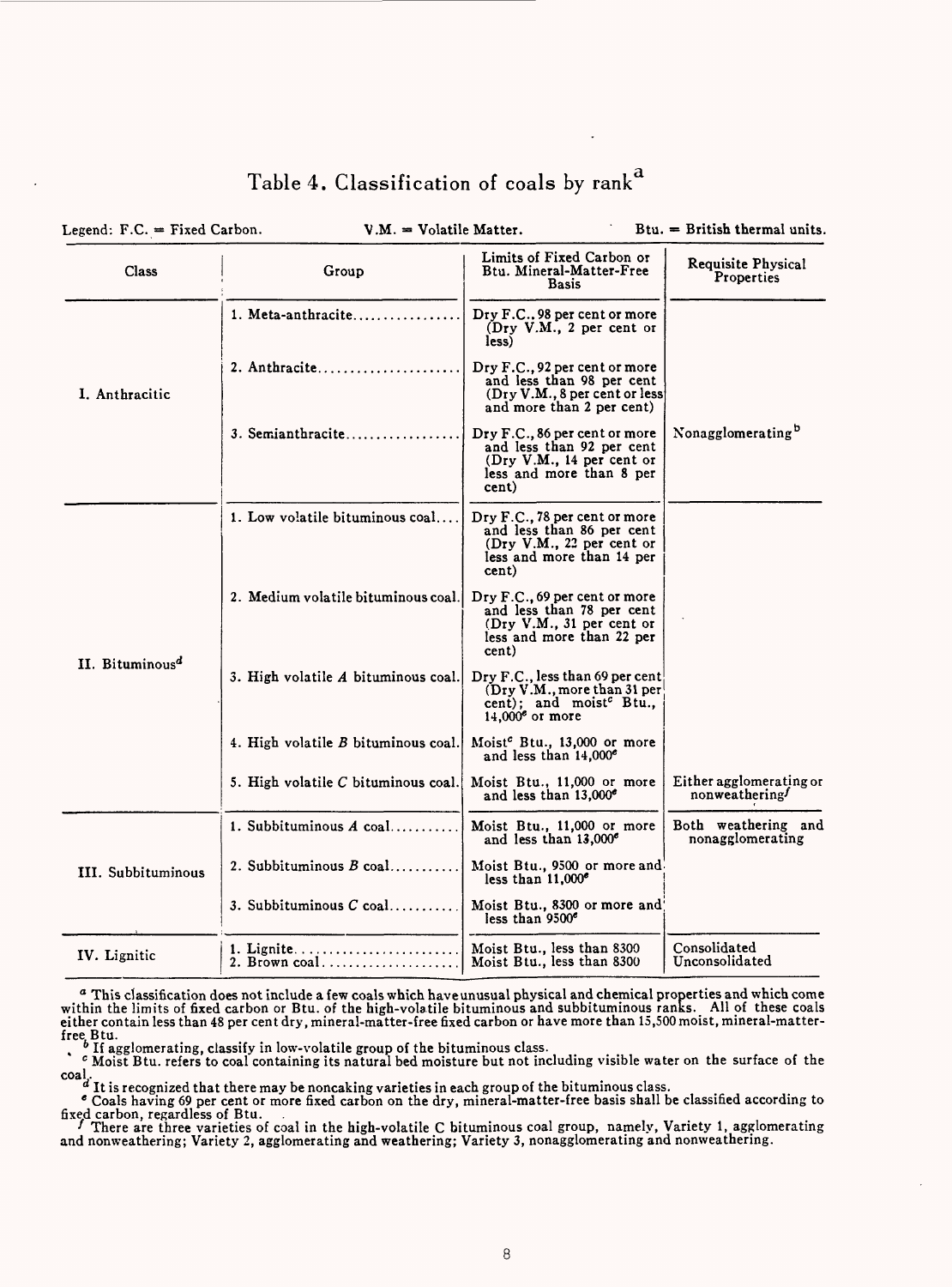| ፧ |
|---|
|   |
|   |
| ı |
|   |
| l |
| í |
|   |

 $\ddot{\phantom{a}}$ 

| <b>B.t.u.</b><br>Air-<br>Drying<br>Loss                                                                                                                                                                            | 6,940<br>7,020<br>19.7<br>$\vdots$                                | 5,250<br>្លី: ្លែ                                                                                                                                                                                                                                                                                                                                                                                                                       | 6,3850<br>$\sum_{n=1}^{n}$                                                                               |
|--------------------------------------------------------------------------------------------------------------------------------------------------------------------------------------------------------------------|-------------------------------------------------------------------|-----------------------------------------------------------------------------------------------------------------------------------------------------------------------------------------------------------------------------------------------------------------------------------------------------------------------------------------------------------------------------------------------------------------------------------------|----------------------------------------------------------------------------------------------------------|
| 0xyzen                                                                                                                                                                                                             | $\vdots$                                                          | $\vdots$<br>$\vdots$<br>$\vdots$                                                                                                                                                                                                                                                                                                                                                                                                        | 45.10<br>$\vdots$<br>$\vdots$                                                                            |
| Nitrogen                                                                                                                                                                                                           | $\vdots$                                                          | $\vdots$<br>$\vdots$<br>$\vdots$                                                                                                                                                                                                                                                                                                                                                                                                        | 0.50<br>$\vdots$<br>$\vdots$                                                                             |
| Carbon<br>Hydrogen                                                                                                                                                                                                 | $\vdots$<br>$\vdots$                                              | $\vdots$<br>$\vdots$<br>$\vdots$                                                                                                                                                                                                                                                                                                                                                                                                        | $\frac{1}{2}$<br>$\vdots$<br>$\vdots$                                                                    |
| Sulfur                                                                                                                                                                                                             | ្លឹ                                                               | કરેફે                                                                                                                                                                                                                                                                                                                                                                                                                                   | ನಿ≓ಿಸಿ<br>ನೆ≓                                                                                            |
| Ash                                                                                                                                                                                                                | 6.40                                                              | 13.30                                                                                                                                                                                                                                                                                                                                                                                                                                   | 228                                                                                                      |
| Fixed<br>Carbon                                                                                                                                                                                                    | 29.80                                                             | ಹಿಸಿ<br>ನಿನಿ                                                                                                                                                                                                                                                                                                                                                                                                                            | ្ម<br>ខ្លុ <sub>ង</sub> ្ស                                                                               |
| Volatile<br>Matter                                                                                                                                                                                                 | 27.30                                                             | ននុន្ត<br>ងូតូតូ                                                                                                                                                                                                                                                                                                                                                                                                                        | ೯೩೯<br>ನಿನಿನ                                                                                             |
| Moisture                                                                                                                                                                                                           | 36.50                                                             | 39.85<br>29.70<br>34.70                                                                                                                                                                                                                                                                                                                                                                                                                 | 325<br>111<br>111                                                                                        |
| Bed                                                                                                                                                                                                                | <b>Firesteel</b>                                                  | Hilton                                                                                                                                                                                                                                                                                                                                                                                                                                  | Junamed<br>Unnamed<br>Jnnamed                                                                            |
| Formation<br>Member                                                                                                                                                                                                | Hell Creek                                                        | Ludlow<br>Ludlow<br>Ludlow                                                                                                                                                                                                                                                                                                                                                                                                              | Ludlow<br>Ludlow<br><b>Ludlow</b>                                                                        |
| Laboratory<br>Number<br>Mines<br>ع<br>م                                                                                                                                                                            | c75362                                                            | 15062<br>$\vdots$<br>13221                                                                                                                                                                                                                                                                                                                                                                                                              | 43552<br>13220<br>13220                                                                                  |
| Location                                                                                                                                                                                                           | Sec.18, T.17M., R.23E.<br>Dewey County<br>Isabel-Piresteel field: | $\frac{\frac{\text{Im}{3}}{\text{Im}}\frac{\text{Im}{3}}\frac{\text{Im}{3}}{\text{Im}}\frac{\text{Im}{3}}{\text{Im}(\frac{1}{2}+\text{Im}(\frac{1}{2}+\text{Im}(\frac{1}{2}+\text{Im}(\frac{1}{2}+\text{Im}(\frac{1}{2}+\text{Im}(\frac{1}{2}+\text{Im}(\frac{1}{2}+\text{Im}(\frac{1}{2}+\text{Im}(\frac{1}{2}+\text{Im}(\frac{1}{2}+\text{Im}(\frac{1}{2}+\text{Im}(\frac{1}{2}+\text{Im}(\frac{1}{2}+\text{Im}(\frac{1}{2}+\text{Im$ | Slim Buttes field:<br>6. Sec.1, T.16N., R.7E.<br>7. Sec.1, T.17N., R.7E.<br>8. Sec.1, T.17N., R.7E.<br>9 |
| $\vdots$<br>$\vdots$<br>$\vdots$<br>$\vdots$<br>0.39<br>12.10<br>34.40<br>23.00<br>30.50<br>Unnamed<br>Hell Creek<br>7840<br>$\frac{\text{Corson } \text{Count}}{\text{1.} \text{Soc.19, T.21N.} \text{, R.21R.}}$ |                                                                   | $\vdots$<br>$\vdots$<br>$\vdots$<br>Giannonatti<br>WidowClark                                                                                                                                                                                                                                                                                                                                                                           | 37.80<br>$\vdots$<br>$\vdots$                                                                            |

 $\ddot{\phantom{0}}$ 

Analysis 1 from Miscellaneous analyses of coal eamples from various fields of the United States: U.S. Geol. Survey Bull. 471-J, p. 647, 1912.<br>Analysis 2 from U.S. Bureau of Minest field of northwestern South Dakota: U.S. G

 $\ddot{\phantom{0}}$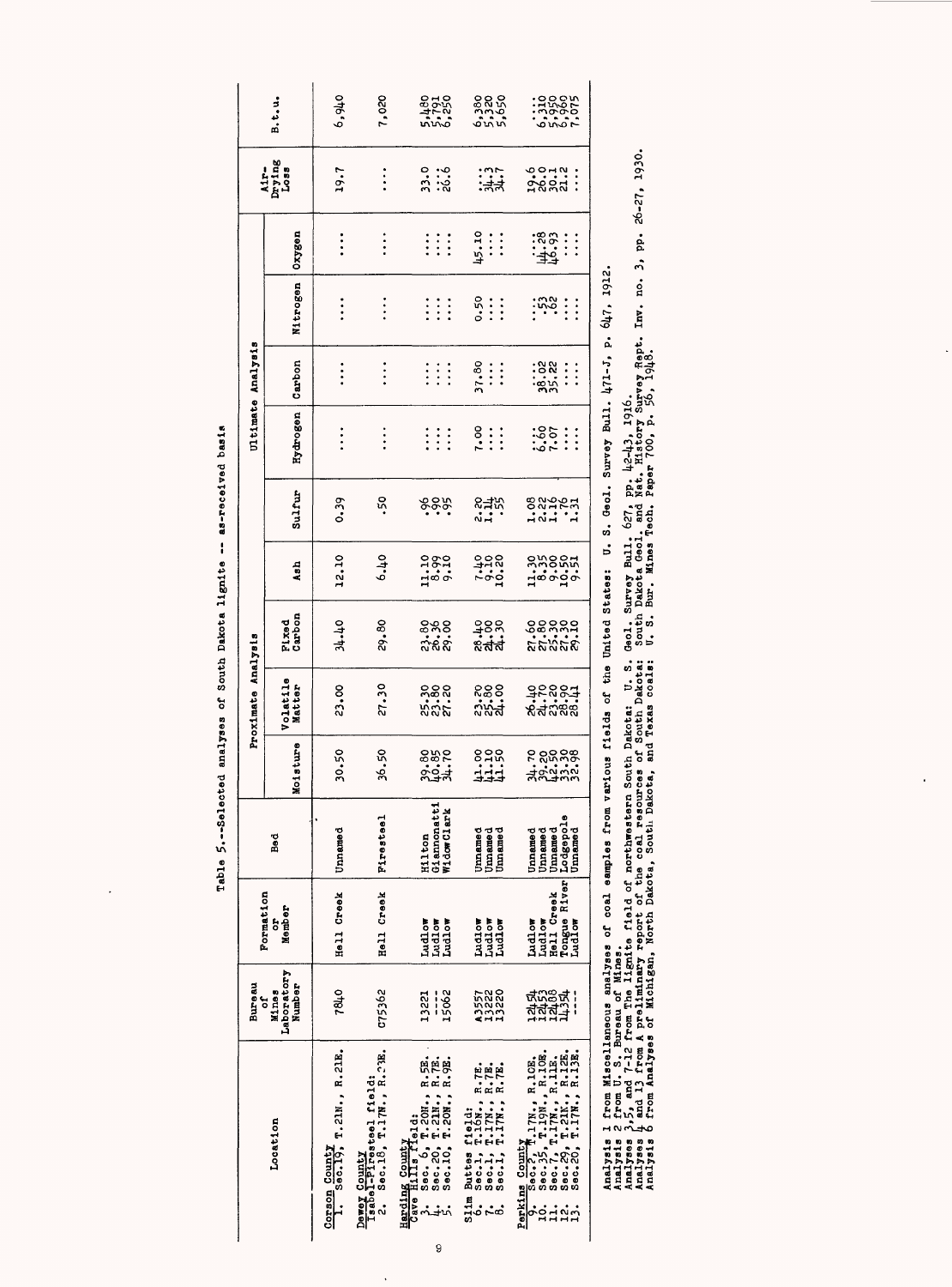reliable for the estimates to be considered accurate within 20 percent of the actual tonnage. For measured coal, therefore, the points of information must be closely spaced; for South Dakota lignite, a spacing of half a mile or less between points of information is considered necessary to achieve measured-reserve accuracy. Because there are very few mine workings or drill holes in the South Dakota lignite fields, most of the data are derived from measurements of the lignite beds at the outcrop. Hence this criterion would normally limit the measured lignite to a band extending half a mile behind the outcrop and half a mile beyond the last point of information on the outcrop. Because of the lack of precise, closely spaced points of information for much of the State, measured reserves represent only 7 percent of the estimated total reserves.

Indicated reserves. --Indicated reserves are those for which points of information are spaced more widely than that for measured coal; in South Dakota, the spacing of measurements is about 1 mile. In areas where a bed is known to be relatively extensive, the limit of indicated coal is placed 2 miles behind the outcrop, or 2 miles from the farthest point of information. Thus, in South Dakota where most in formation is from outcrop measurements, the indicated coal will be contained normally in a band 2 miles wide unless there is measured coal at the outcrop, in which case the width of the band would be reduced to 1 1/2 miles because of the half-mile distance used for measured coal.

As few beds in South Dakota are continuous enough on the outcrop to justify the assumption that they are continuous underground beyond the 2-mile limit used for indicated coal, the bulk of the estimated South Dakota reserves (84 percent) is classed as indicated reserves. This is in marked contrast to most coal-bearing areas, where the largest tonnages normally fall in the inferred category.

Inferred reserves. -- Inferred reserves include those for which points of information are more widely spaced than those required for the measured and indicated categories, and those which are believed to be present on the basis of geologic evidence, though few precise measurements are available. Because of the limited extent of lignite beds of minable thickness in South Dakota, as observed on the outcrops, and because of the small amount of information available about the occurrence of lignite at depth, the inferred reserves of the State as estimated herein constitute only 9 percent of the total tonnage. Many areas in the State have not been explored for lignite, however, and it is certain that additional mapping and exploratory work will make possible a larger estimate of reserves.

#### Distinction between original, remaining, and recoverable reserves

The estimates of reserves presented in this report are discussed from three points of view: as original reserves; remaining reserves as. of January *1,* 1951; or recoverable reserves as of January 1, 1951.

Original reserves. --The basic estimates in this report are of original reserves in the ground before mining, and include all known coal originally present except that which has burned in place. The calculations were made on the basis of original reserves because the coal-bearing areas of South Dakota have never been mapped adequately, and it is therefore impossible to delineate mined-out areas; in fact, nearly all the information available on mining in the State is contained in the yearly production figures. However, as less than 0.05 percent of the State's estimated reserves have been mined, the estimate of original reserves, can be used for practically all purposes without distorting the true picture. As shown in tables 1 and 2, the original lignite reserves of South Dakota are estimated at 2,033 million tons.

Remaining reserves. --The reported production in South Dakota since the beginning of large-scale mining in 1913 has been 989,361 tons. (See table 3.) Assuming mining losses to be 50 percent (Averitt and Berryhill, 1950, p. 8), which is the figure now commonly accepted as the average for the United States, coal mined and lost in mining is estimated at 1,978,722 tons, or which, subtracted from the original reserves of 2,033 million tons, leaves a reserve remaining as of January 1, 1951, of 2,031 million tons.

Recoverable reserves. --No figures showing the actual percentage of coal lost in mining in South Dakota are available. Most of the past mining in South Dakota, and in all probability most of the mining in the immediate future, will be by surface methods. Strip mining is usually accompanied by smaller mining losses than underground mining, some estimates showing recoverabilities as high as 85 or 90 percent and even higher; however, it is doubtful if such recoveries would apply throughout sizable coal fields, though they may be applicable to individual properties. For this reason the figure of 50 percent used by Averitt and Berryhill is adopted for this report. On that basis the recoverable reserves of South Dakota are 50 percent of the remaining reserves of 2,031 million tons, or 1,015 million tons. It is entirely possible that the relatively high recovery from strip mining may have the effect of increasing the recoverable reserves, as compared to the remaining reserves, of South Dakota; but in the absence of definite information on the subject, the conservative 50-percent figure, which has been applied in other states, is used also for South Dakota.

#### Methods of recording data and making calculations

All tonnages in this report were calculated by individual beds, using the township as the areal unit. Work maps were prepared on various scales, which were determined by available published maps or by the other data obtainable. On each map the outcrop of a single coal bed was traced, and all measured sections, drill holes, mine information, and other data pertaining to that bed were plotted on the same sheet. Isopach lines were drawn on the basis of the plotted information, dividing the lignite into the three thickness categories. Other lines were then drawn, breaking the deposit down into the measured, indicated, and inferred categories on the basis of the spacing of the data. As all of the lignite included in the estimates is less than 1,000 ft below the surface, and as sufficient information to break down the thickness of overburden into smaller units was not available, no overburden lines, such as are used in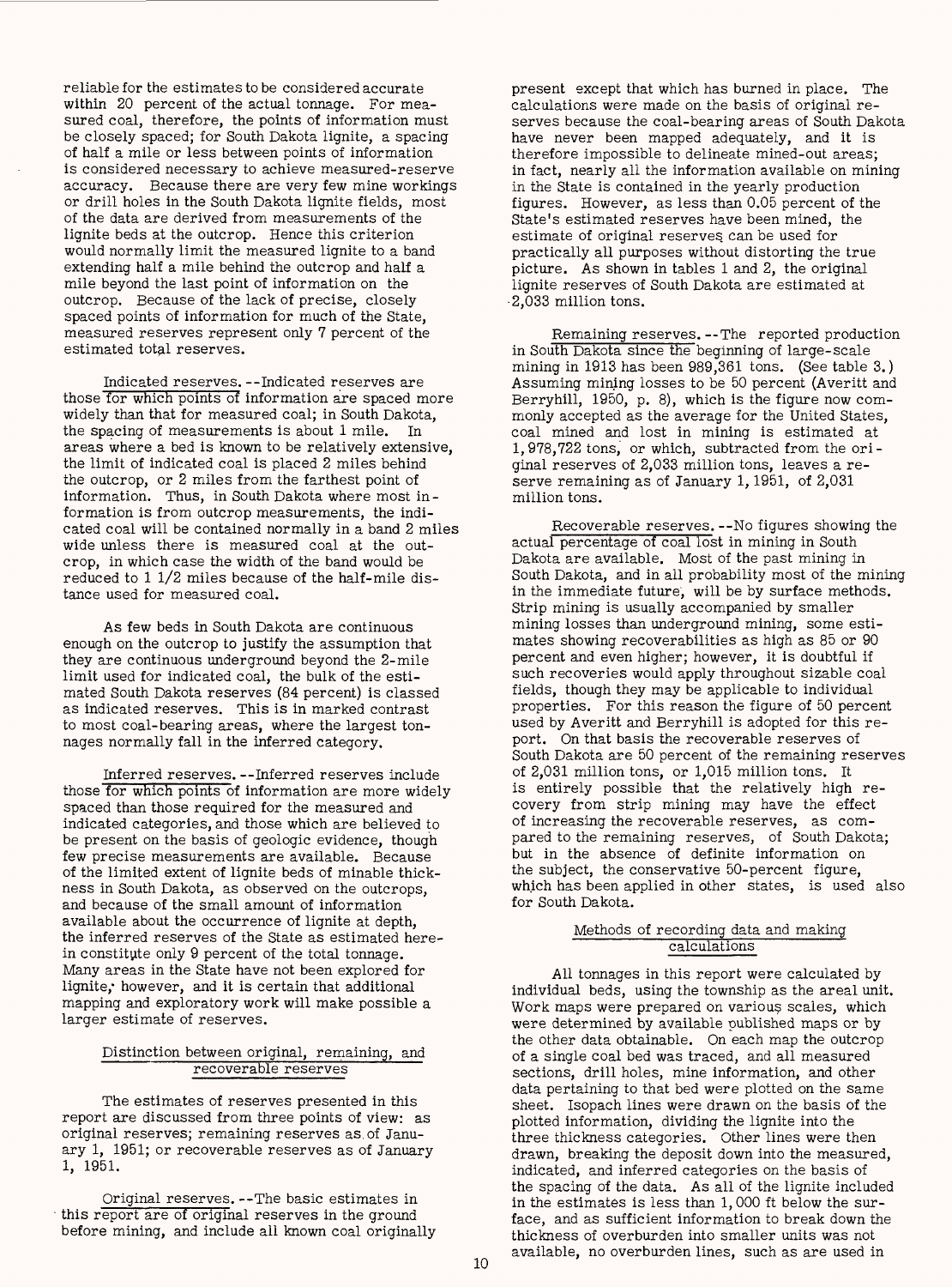most coal-estimate work, were necessary in this compilation.

The thickness of the lignite was obtained by taking a weighted average of all thickness figures from outcrop and mine measurements and from drill-hole logs. The thicknesses used are the actual thicknesses of lignite, disregarding partings, unless the partings exceed half the total thickness of the coal bed. In such cases the coal- is considered to be of no value and therefore is not included in the estimate.

The lateral extent of the coal was determined mainly by the extent of the outcrop', as little drillhole and mine data were available in the State. It was assumed that the coal extends as far back of the outcrop as it is exposed along the outcrop; and therefore an arc, having half the length of the outcrop as its radius, was drawn to delimit the coal to be included in the estimate. In many areas the arc was modified in the light of the shape of the outcrop, known thickening or thinning of the coal in short distances, or other local conditions. Because of the known lenticularity of the South Dakota lignite beds, all of the data were interpreted as conservatively as possible.

The areas outlined on the maps as described above were measured with a planimeter, and the acreage underlain by coal in the different thickness groups and reserve categories were thus obtained. The tonnage was calculated by multiplying together the number of acres, the thickness of the coal in feet, and 1,750, the weight in tons per acre-foot of the lignite. The figures were tabulated by township and county totals, and finally by the State total, broken down into thickness and abundance of information categories.

In making the actual calculations, figures were carried to the nearest 10,000 tons because some of the smaller deposits contain reserves of this order of magnitude. To facilitate machine calculation and later tabulation and checking, the reserves in the larger deposits were calculated to the same unit, as were township and county totals derived from these figures. From a practical point of view, however, the estimates for the larger deposits and the larger areas can be regarded as being significant only to the nearest million tons, which amount is indicated by a decimal point in all of the accompanying tables.

Areas covered by estimates. --The area underlain by lignite-bear ing formations in northwestern South Dakota covers about 7, 700 sq mi, and includes all or parts of 267 townships; it is outlined on the map (pi. 1), on which the areas for which reserve estimates are given are shown in green. It will be readily seen that the estimates cover only a small part of the total area underlain by lignite-bear ing formations. This does not necessarily indicate the absence of lignite in many of the townships for which, no estimates are given; but it reflects the lack of information on large parts of the South Dakota lignite fields. Generally speaking, however, there appears to be little likelihood that the southernmost townships underlain by lignite-bearing formations contain commercial quantities of lignite. In fact, workable beds probably are confined to the area north of the

line between Tps. 15 and 16 N. (See map, pi. 1.) It is doubtful, also, if much lignite exists in the eastern part of the area, in Dewey, Ziebach, and eastern Corson Counties, other than that shown on the map. On the other hand, it is probable that some of the townships in Harding County and the western part of Ferkins County, which, because of the lack of information, are shown as containing no known minable lignite, actually may have considerable reserves of fairly thick lignite.

Limitations of estimates. --Because of the conditions pointed out in the preceding section the estimates given in this report are to be considered as provisional rather than final. Only in the Isabel-Firesteel area'has the lignite been systematically prospected by drilling. When and if other parts of the State, particularly areas in Harding and Ferkins Counties, are explored, it is practically certain that additional quantities of lignite will be discovered, and also that large reserves now classed as indicated and inferred will be moved into the measured category. The present estimate should thus be considered as a framework to which additional reserves may be added as new data are accumulated.

#### COMPARISON OF FAST AND PRESENT ESTIMATES

The only estimate of the lignite resources of South Dakota made prior to the present compilation is that of M. R. Campbell in the years prior to 1928 as reprinted by Averitt and Berryhill (1950). The Campbell estimate gave a total of 1,020 million tons, whereas the present estimate is almost exactly twice that figure, or 2,033 million tons. The two estimates, however, are not comparable. Since the Campbell estimate was made, new lignitebearing areas have been explored in the Isabel-Firesteel area, and near Stoneville, and in the Standing Rock-Cheyenne Indian Reservation. In addition, the Campbell estimate was based on a minimum lignite thickness of 2 ft 10 in., whereas the minimum used in the present estimate is 2 ft 6 in. In view of the fact that 63 percent of the present estimate of reserves falls in the "thin'! classification, it can readily be seen that the 4-inch difference in cut-off could make an appreciable difference in the tonnage figures.

#### GEOLOGY OF THE SOUTH DAKOTA LIGNITE FIELDS

The lignite-bear ing portion of South Dakota is in the northwestern part of the State and includes parts of Harding, Ferkins, Meade, Ziebach, Dewey, and Corson Counties. The entire area is in the unglaciated Missouri River section of the Northern Great Plains province, and is at the southern edge of the great lignite-bear ing region underlain by the Fort Union formation which includes the western half of North Dakota and a large part of eastern Montana. As the lignite-bear ing parts of South Dakota are near the edges of the Cretaceous and Faleocene basins in which the lignite was formed, the beds in the area, when compared to those of North Dakota and Montana, are much more lenticular and relatively thin. The total reserves in the State are thus comparatively small.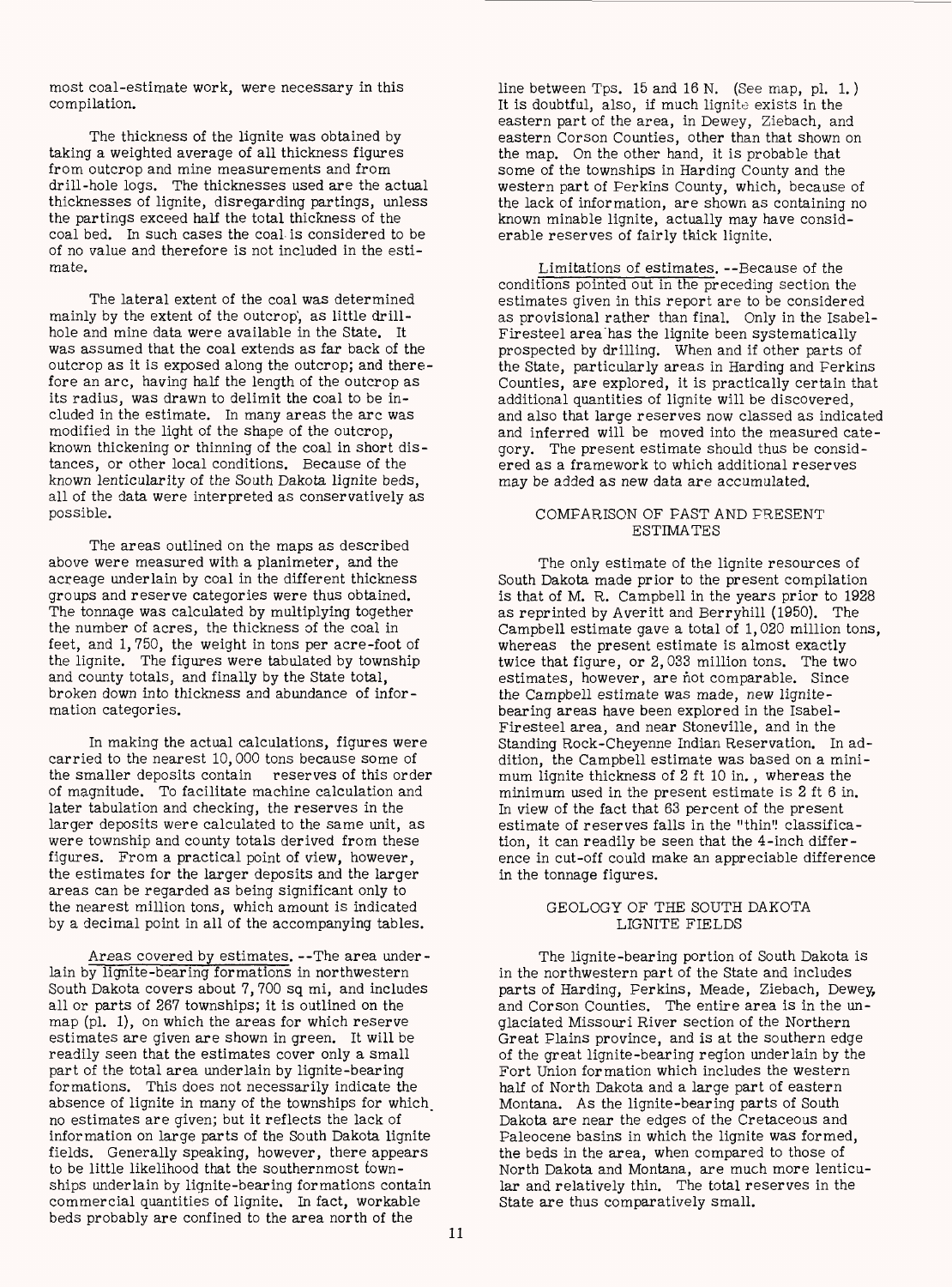Most of the lignite-bear ing area is grasscovered plains country, but some parts are deeply dissected into badland topography. Steep-sided, flat-topped buttes are numerous, and the maximum relief is generally about 300 to 600 ft. The most notable of these topographic features are the Cave Hills, the Slim Buttes, and the Short Fine Hills, all in Harding County.

The altitude of the higher land masses ranges from less than 2,000 ft in the eastern part of the lignite-bear ing region, not far west of the Missouri River, to more than 3, 000 ft in the. watershed between the Missouri and Little Missouri drainage systems in the northwestern part of Harding County. Except for the westernmost three or four tiers of townships in the State, which drain into the Little Missouri, the entire lignite-bear ing area drains eastward into the Missouri River through the Grand, Moreau, and Cheyenne Rivers. The comparatively steep gradients of these streams and their tributaries, especially in Harding County, are in part responsible for the deep dissection of much of the area.

Northwestern South Dakota has a dry climate; the average yearly rainfall is about 15 in. Long, cold winters alternate with short summers that are hot in the daytime but cool at night. The density of population is only about two to the square mile. Lemmon, close to the North Dakota-South Dakota State line, is the largest town, having a population of less than 3, 000; no other town in the area contains as many as 1, 000 people. The closest fairly large trading centers are Belle Fourche, southwest of the lignite fields on the edge of the Black Hills, and Mobridge, on the Missouri River about 50 miles east of the Isabel-Firesteel field. (See map, pi. 1.)

Transportation throughout the area is poor. The main line of the Chicago, Milwaukee, St. Paul and Pacific Railroad runs slightly north of-west near the State line, crossing into North Dakota near Lemmon. A branch of the same line extends west from Mobridge to Trail City, where it divides; one line continues south and west through Dupree, the county east of Ziebach County, to a terminus at Faith in the northeast corner of Meade County; another branch runs west from Trail City to the lignite fields at Firesteel and Isabel. In the western part of the State, the Chicago and Northwestern Railroad runs through Belle Fourche, 50 miles or more south of the coal-bearing area, and a branch line runs east from Belle Fourche to Newell. The closest rail transportation to the largest lignite deposits in the State, those in Harding and Perkins Counties, is the main line of the Chicago, Milwaukee, St. Paul and Pacific, in North Dakota; this line is nowhere more than 25 miles north of the State line west of Lemmon.

Access to the lignite-bearing region by highway is also difficult. The only paved roads are U S 12 which passes through Lemmon, and a short stretch of State Route 73 south of the same town. The only other Federal highway is U S 85, a good gravel road running north and south through Buffalo in Harding County. Two state highways, both gravelled, cross the area; State Route 73, which runs south from Lemmon, and State Route 8, running

west from Mobridge through Firesteel, Isabel, Bison, and Buffalo, to the Montana State line. Some of the county roads are graded, but most are unimproved. Because of poor rail and highway transportation, coupled with the severe climatic conditions, much of the lignite-bear ing portion of South Dakota is completely isolated for a large part of each year.

#### Stratigraphy

A stratigraphic column of the rocks exposed in the lignite-bear ing part of South Dakota is shown in figure 4. The oldest formation cropping out in the lignite field is the Fierre shale of the Montana group of Late Cretaceous age, the upper 50 ft of which is exposed in the extreme southwest corner of the area. The Fierre shale is composed of drab to black crumbly shale and in some areas contains large amounts of gypsum. It is non-coal-bearing.

Overlying the Pierre shale is the Fox Hills sandstone, which is from 25 to 75 ft thick in the western part of Harding County but which thickens to the east, becoming 300 to 400 ft in northern Meade County. The Fox Hills consists of gray to white sandstone, slightly calcareous in some places, and contains marine Cretaceous fossils. So far as is known it contains no minable coal beds, except possibly in the Stoneville field in Meade County (Searight, 1934) where facies changes make it difficult to distinguish the Fox Hills sandstone from the overlying Hell Creek formation.

The oldest formation containing commercial lignite in South Dakota is the Hell Creek formation, the uppermost unit of the Upper Cretaceous series; in older reports it was considered a part of the "Lance" formation and was thought to be of Eocene age. The Hell Creek is about 425 ft thick and consists of soft limestone and shale, gray sandstone, and thin lenses of lignite. Throughout its outcrop area in South Dakota, the formation is extremely variable in composition. It contains fairly abundant dinosaur remains. These, together with the characteristic dull-gray to purple coloration which caused it to be designated for many years as the "somber beds, " make it relatively easy to distinguish from the overlying rock units.

The Ludlow member of the Fort Union formation of Faleocene age, which immediately overlies the Hell Creek formation, is the most prolific lignite-bear ing rock unit in South Dakota. The Ludlow is predominantly yellow in color and consists of sandstone and shale, and a considerable number of lignite beds. The member is probably the equivalent of the Lebo shale member and Tullock member of the Fort Union of Montana, which contains several beds of coal. In the western part of Harding County the Ludlow is about 350 ft thick; it thins somewhat toward the east, and in the vicinity of the Harding-Perkins County line it grades laterally into the marine, non-coal-bearing Cannonball formation (Brown, 1948, p. 1271).

The youngest coal-bearing sequence in South Dakota is the Tongue River member of the Fort Union formation, which overlies the Ludlow member in the northern part of the lignite-bearing area.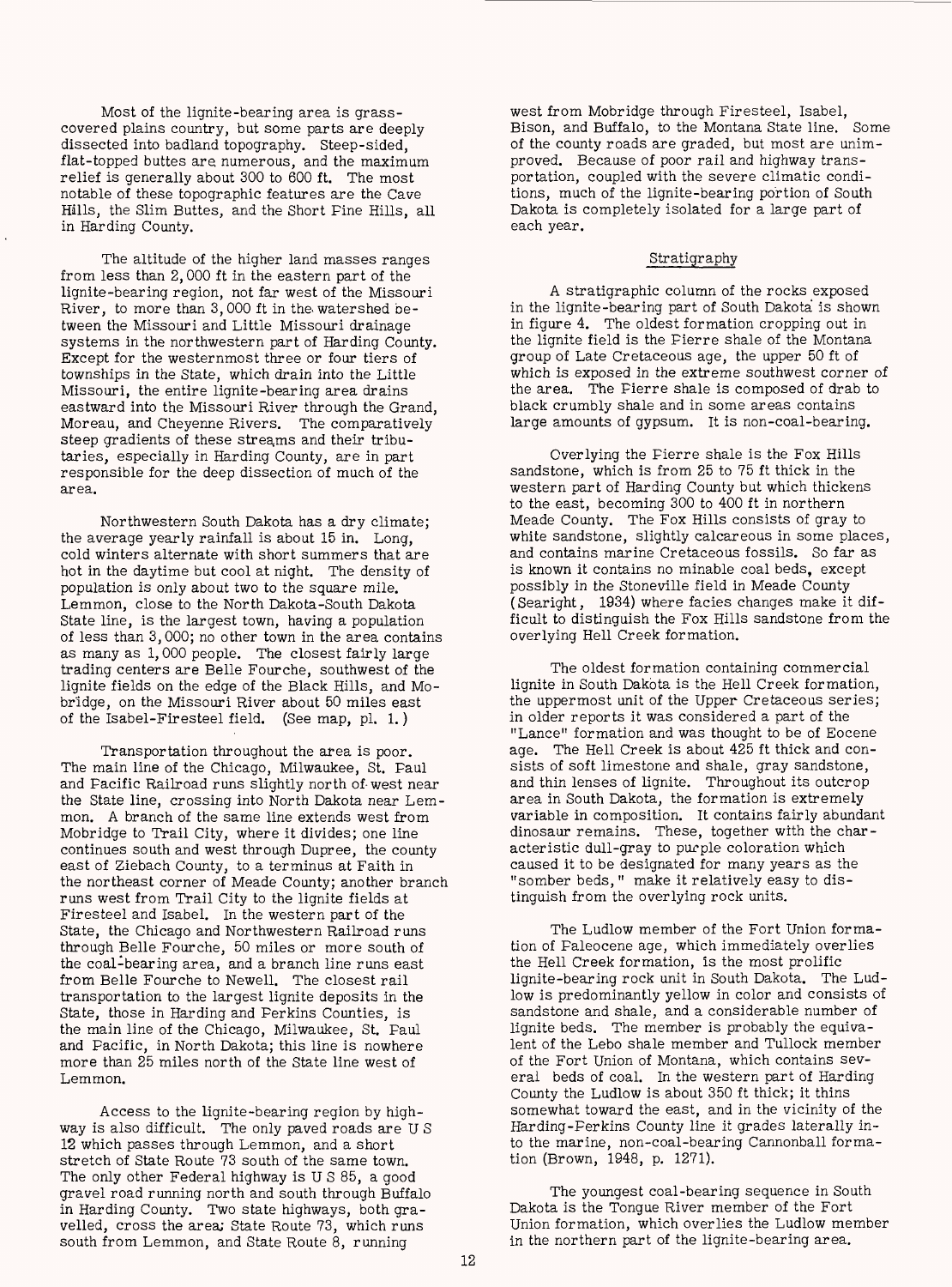| Age             |                    | Formation and group           |                                           | <b>Thickness</b><br>(in feet) |
|-----------------|--------------------|-------------------------------|-------------------------------------------|-------------------------------|
| Quaternary      |                    | Terrace deposits<br>and dunes |                                           | $\tilde{?}$                   |
| <b>Tertiary</b> | Miocene (?)        | Arikaree(?)<br>sandstone      |                                           | $75 - 225$                    |
|                 | Oligocene          | White River<br>formation      |                                           | $45 - 140$                    |
|                 | Paleocene          | Fort Union<br>formation       | *Tongue River<br>member                   | 425.                          |
|                 |                    |                               | *Ludlow member<br>Cannonball<br>formation | $0 - 350$                     |
| Cretaceous      | Late<br>Cretaceous | *Hell Creek<br>formation      |                                           | 425                           |
|                 |                    | Montana<br>group              | Fox Hills<br>sandstone                    | 25-400                        |
|                 |                    |                               | Pierre shale                              | 50<br>exposed                 |

 $\sim$ 

 $\epsilon$ 

 $\lambda$ 

\* Lignite- bearing unit

Figure 4. --Generalized section of rocks exposed in the lignite-bearing area of northwestern South Dakota.

 $\cdot$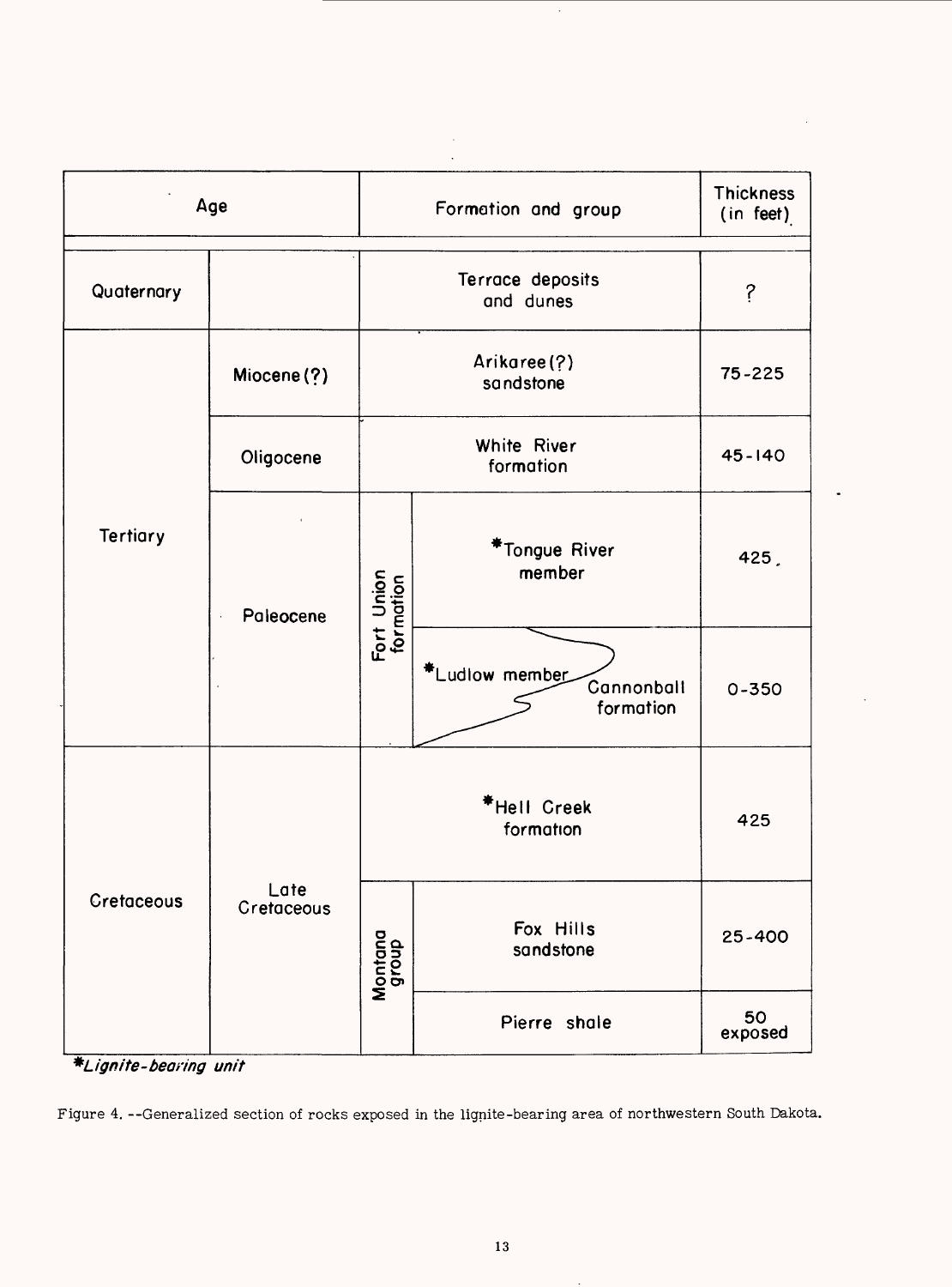There it reaches a maximum thickness of 425 ft and consists of massive fine-grained sandstone, shale, and lignite. Although the Tongue River contains tremendous reserves of lignite and subbituminous coal in North Dakota, Wyoming, and Montana, it contains little commercial lignite in its comparatively small outcrop area in South Dakota.

In the higher parts of Harding and Ferkins Counties, especially the Cave,Hills, Slim Buttes, and Short Fine Hills, younger rocks overlie the coal-bearing units. The lower of these is the White River formation of Oligocene age (Winchester, 1916), which consists of 45 to 140 ft of light-colored clay and sandstone, containing many lenses of concretionary siliceous material. The sandstone is crossbedded to a remarkably high degree. The White River lies unconformably on the lower part of the Hell Creek formation in the Short Fine Hills, on the Ludlow member of the Fort Union formation in the Slim Buttes, and on the upper part of the Fort Union in the Cave Hills; the maximum amount of erosion represented by this unconformity is about 1,000 ft or more.

Above the White River formation is 75 to 225 ft of almost massive, fine-grained, calcareous sandstone referred to the Arikaree(?) sandstone of Miocene(?) age (Winchester, 1916). This formation and the White River are the cliff-forming units that hold up most of the high land in the area.

The youngest rocks exposed in northwestern South Dakota are terrace deposits and dunes of Quaternary age, which are of limited areal extent and of small importance to a study of the lignite deposits.

#### Structure

The lignite-bear ing area of South Dakota occupies part of a shallow structural basin known as the Lemmon syncline, the center of which is in North Dakota north of the town of Lemmon. Several smaller flexures are superimposed on this major depression, but all are so gentle that they can be recognized only over fairly large areas. This is evidenced by the measured dips of the rocks in the lignite area, which range from 7 to 65 ft per mile in various directions. The Glendive anticline enters the extreme northwestern corner of the State, but there also the rocks are almost flat lying. Faults are almost unknown, and those that have been seen are of small displacement. In summary, it may be said that in northwestern South Dakota structural disturbances are nowhere of sufficient magnitude to affect the attitude or continuity of the lignite beds, or to give rise to serious mining problems.

#### THE SOUTH DAKOTA LIGNITE FIELDS

Although lignite-bear ing formations cover a large part of northwestern South Dakota, the known reserves of the State are concentrated largely in Harding County, western Ferkins County, and the Isabel-Firesteel field in Dewey and Ziebach Counties. The various mining districts are relatively small in size, reflecting the lenticular nature of the lignite deposits. It should be emphasized, however, that outside of the Isabel-Firesteel district little

exploration for lignite has been carried on, and that future development work may well discover additional fields adapted to commercial mining.

The lignite fields of South Dakota are discussed below, by counties.

#### Harding County

Harding County is in the northwestern corner of South Dakota, and comprises 76 townships, nearly all of which are underlain by lignite-bear ing formations. However, only 39 townships are known to contain minable lignite. The original reserves of the county are estimated at *I,* 700. 36 million tons, or 83. 6 percent of the South Dakota total of 2,032. 91 million tons. For convenience the lignite-bear ing area may be divided into three fields: the Little Missouri River field, in the northwest quarter of the county; the Cave Hills field, occupying approximately the northeast quarter; and the Slim Buttes field, in the southeast quarter. The southwest quarter of the county contains no known reserves. (See map, pi. 1.)

Little Missouri River field. --On both sides of the Little Missouri River, which runs north mostly through R. 2 E. , thin lignite beds, which are'of little importance compared with the deposits to the east, crop out. Reserves of the area are estimated at 21. 67 million tons.

Cave Hills field. --The northeastern part of Harding County, extending from the Cave Hills east to the Ferkins County line and lying north of the South Fork of the Grand River is here designated for convenience as the Cave Hills field, though the Cave Hills themselves occupy only the western part. The area of . about 20 townships in Tps. 20 to 23 N., Rs. 4 to 9 E. is estimated to contain an original reserve of 1,494. 32 million tons, including most of the thick and intermediate lignite in the State. Because of the lack of markets and transportation, however, only small mines have been opened.

The minable lignite in the Cave Hills field is in the Ludlow member of the Fort Union formation, which includes the two beds that contain the largest reserves in the State--the Widow Clark and Giannonatti beds. These two lignites appear to be fairly consistent in thickness over considerable distances, though the grass-covered slopes in their outcrop area have prevented accurate mapping and make correlations uncertain at some points.

The lower of the two principal beds is the Widow Clark, which reaches its maximum thickness of 10. 7 ft in T. 20 N. , R. 9 E. but thins to the north and probably disappears north of the divide between the North and South Forks of the Grand River. It crops out over a large area west of R. 9 E., but at many places is thinner than the 2. 5 ft necessary for inclusion in reserve estimates. Analysis 5, table 5, is of a sample from this bed.

The Giannonatti bed, the thickest in South Dakota, and the uppermost lignite in the Cave Hills area, is from 20 to 100 ft above the Widow Clark; the interval increases from west to east. It reaches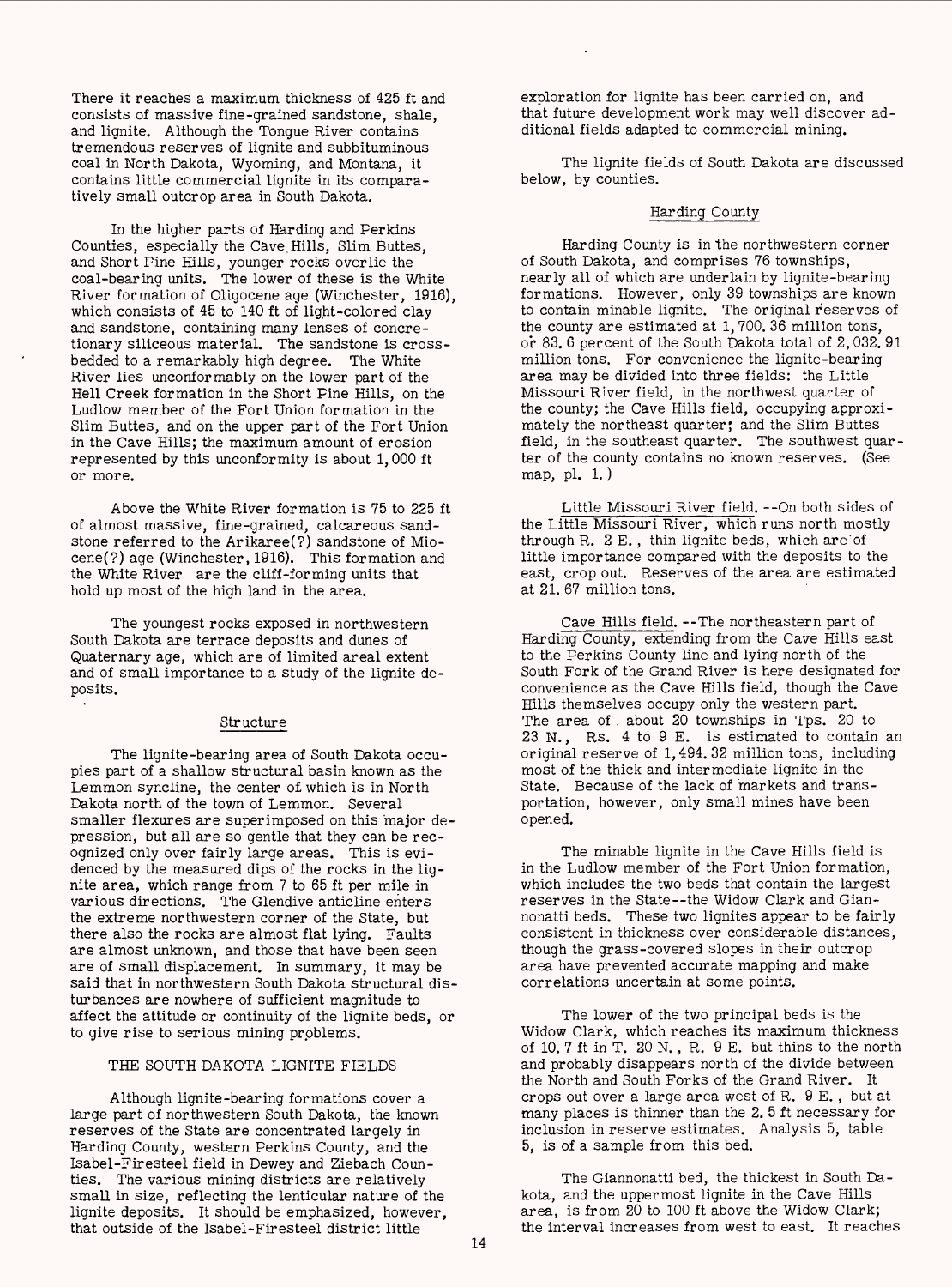its maximum thickness of 13. 6 ft in T. 21 N., R. 8 E., where an underground mine was active as late as 1947. At another exposure, in T. 21 N., R. 7 E., the bed is 13. 5 ft thick; but from both these exposures the bed thins rapidly. In the first locality it thins to 8. 3 ft within half a mile; in the second to 10 ft, and retains this thickness for several miles. In T. 22 N., R. 8 E., the average thickness of the bed is. 6. 6 ft, the maximum being 12 ft. The Giannonatti bed is correlated with the widespread .T-Cross bed of North Dakota, and probably extends northward into that State from T. 23 N., R. 8 E. An analysis of lignite from the Giannonatti bed in sec. 20, T. 21 N., R. 7 E. is given as no. 4 in table 5.

The Widow Clark bed is estimated to underlie approximately 75, 850 acres and to contain 551. 01 million tons of lignite, of which 450. 78 million tons are in the thin category and 100. 23 million tons are in the intermediate thickness range. The Giannonatti bed is estimated to underlie approximately 53,850 acres and to contain 511. 10 million tons, including 144. 87 million tons of thin, 321. 53 million tons of intermediate, and 44. 70 million tons of thick lignite.

In addition to the Widow Clark and Giannonattibeds several local beds have been named in the area. Among these are the Bon bed, the Hilton bed, and the Bell bed. None of these beds contain large reserves; in fact, more than two-thirds of the reserves of the Cave Hills field are in the Giannonatti and Widow Clark beds, and less than one-third is in all the other beds combined. Analysis 3, table 5, is of lignite from the Hilton bed.

The Giannonatti bed, which is the youngest lignite in the field, lies under shallow cover over a large acreage and offers potential strip-mining possibilities should market and transportation conditions improve to the point where large-scale mining in the area is possible.

Slim Buttes field. --The Slim Buttes are two elongated mesas south of the South Fork of the Grand River in southeastern Harding County. They are capped by the White River formation and the Arikaree(?) sandstone, and extend about 18 miles north and 1 to 6 miles east. Around the base of the Buttes four and possibly more lignite beds of minable thickness crop out, and the area contains a large reserve.

The lowest bed in the Slim Buttes field is an unnamed bed in the Hell Creek formation, which outcrops in T. 16 N., R. 8 E. The bed covers approximately 2,400 acres in this township and averages 3. 3 ft in thickness. Much of the area underlain by the bed is suitable for strip-mining operations, but because the area has not been mapped it is impossible to estimate the strippable acreage or tonnage with any degree of accuracy.

The Hell Creek formation in this vicinity contains other lignite beds in addition to the one described above, but none are of minable thickness. However, three minable beds, also unnamed, occur in the Ludlow member of the Fort Union formation in Tps. 16, 17, and 18 N., Rs. 7 and 8 E. The

lowest ranges in thickness from a few inches to 6. 0 ft, averaging 3. 3 .ft in the northern part of the area and 3. 9 ft near the southern part. The middle bed is less than a foot to 14. 5 ft thick and has been mined at its point of greatest thickness in sec. 36, T. 18 N., R. 7 E. The uppermost bed is less than a foot to 6. 0 ft thick; there is great range in thickness within short distances along the outcrop. The correlations of all these beds are somewhat doubtful, as all split at irregular intervals and have stringers or riders that result in the lignite's being too thin to mine at numerous places along the outcrop. The lenticularity of the lignite is shown particularly well at the north end of the Slim Buttes where each of the beds is less than 2. 0 ft thick.

Several strip mines have been opened in the past in the Slim Buttes field, but the market is so limited that there has been no production in recent years.

The sides of the Slim Buttes have been subjected to a good deal of slumping and the lower slopes are covered with grass, which may conceal additional beds and,larger reserves that might be discovered by drilling. Original reserves of the Slim Buttes field, as estimated on the basis of available information, are 184. 97 million tons.

#### Ferkins County

Ferkins County comprises about 80 townships, 75 of which are underlain by lignite-bear ing formations. Of these, 27 townships are known to contain lignite of minable thickness in the Hell Creek formation and the Ludlow and Tongue River members of the Fort Union formation. The lignite in both the Hell Creek and the Ludlow is in thin beds and the aggregate tonnage is small. The outcrop area of these two units is confined largely to the southern part of the county, where the Hell Creek is exposed around the rim of the Lemmon syncline only. The Ludlow member grades into the marine Cannonball formation in the northern and eastern parts of the county. The lignite in the Hell Creek and Ludlow has been mined for local use not only in the areas shown as containing minable coal, but also in townships to the south and east where the beds are less than 2. 0 ft thick and therefore excluded from the reserve estimates.

The Tongue River member of the Fort Union formation is exposed over a comparatively small part of Ferkins County, north of the South Fork of the Grand River. The member contains several relatively thick beds of lignite, which in a number of places could be stripmined. The most valuable bed is the Lodgepole, which is 5 ft thick or more over most of its outcrop area in Perkins County, and reaches a maximum measured thickness of 9. 0 feet. Analysis 12, table 5, shows the characteristics of this lignite. In T. 23 N., R. 13 E., three coal beds, one of which is probably equivalent to the Lodgepole bed, have been found; the upper of these is shown on a published map (Winchester, 1916) and the other two have been prospected privately. The upper bed averages slightly less than 5 ft in thickness, the middle bed is approximately 7 ft, and the lower is about 3 ft thick. The lignitebearing area covers about 500 acres and is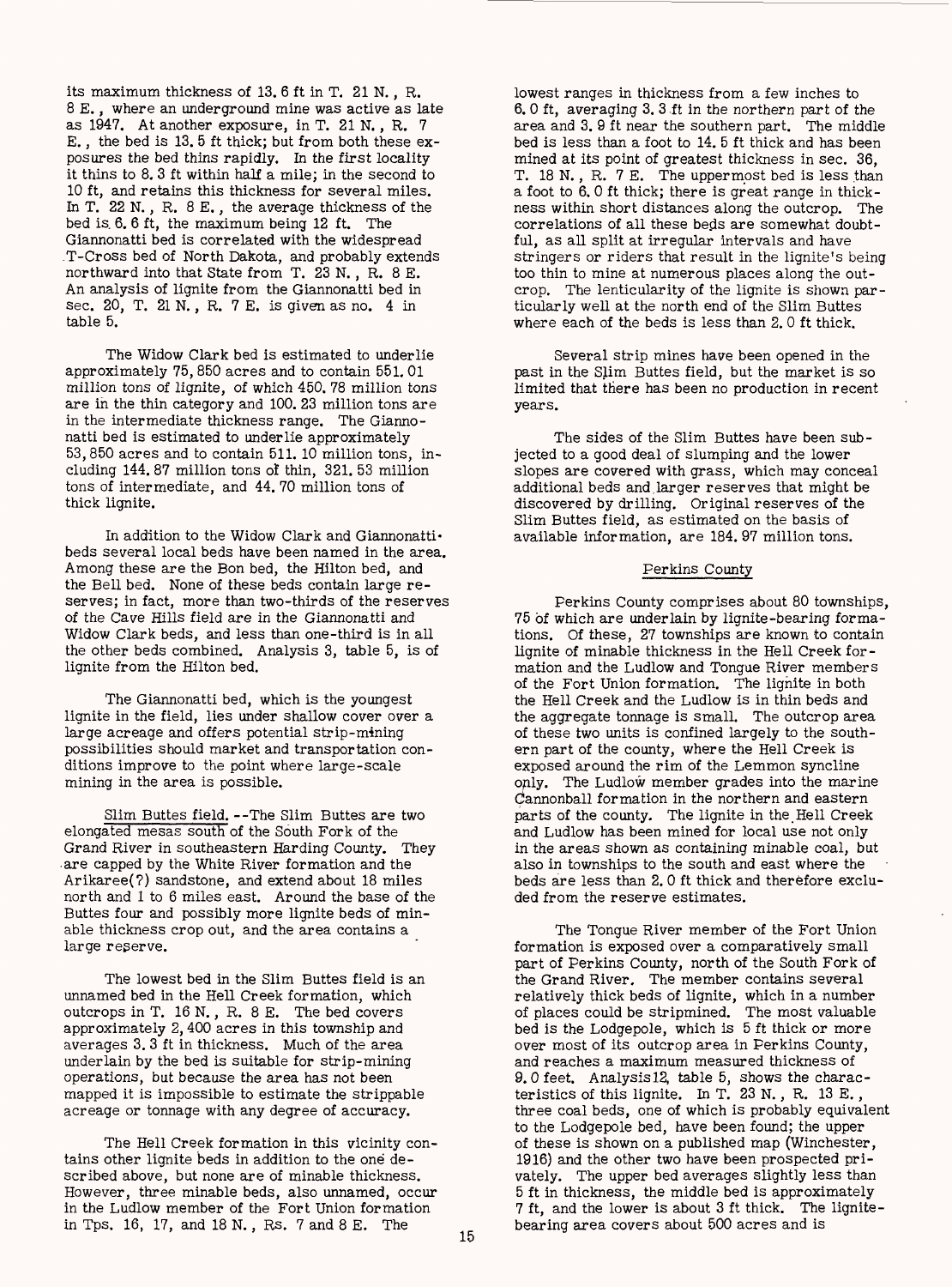estimated to contain 5.77 million tons of lignite more than 5. 0 ft thick. As it is close to the railroad, it has good possibilities as a strip-mining locality.

The total original reserves of Ferkins County are estimated at 186. 51 million tons, or 9. 2 percent of the total for the State. Of the total, 141. 85 million tons are in the thin category and 44. 66 million tons in the intermediate thickness category.

#### Meade County

The only known minable lignite in Meade County is in an area of about  $255$  acres in secs. 3, 4, 9, and 10, T. 9 N., R. 12 E., near the town of Stoneville. The lignite is thought to be in the Hell Creek formation of Late Cretaceous age. The average thickness of the bed is 3. 5 ft and the original reserves are estimated at 1. 38 million tons. The locality has been the scene of small-scale mining in the recent past, but much of the recovery has been from beds less than 2. 5 ft thick.

#### Corson County

On both banks of the Grand River, in Rs. 20, 21, and 22 E., a number of small mines have been opened to obtain lignite for local use. This lignite is in the Hell Creek formation, near the eastern edge of its outcrop. The beds are thin and lenticular; and except for one 5. 5-foot measured section, all of the lignite is less than 5. 0 ft thick. Also, the beds contain many partings which detract from their value.

No organized prospecting for lignite has been done in Corson County except in the immediate vicinity of a dozen or so small mines. Because of the lenticular nature of the beds and the scattered locations of the mines no attempt has been made to project the lignite beds from one mined area to another. For this reason the original reserves of Corson County are estimated at only 0. 56 million tons, all but 0. 02 million tons in the thin category.

#### Dewey and Ziebach Counties

The only important lignite-mining field in South Dakota--the Isabel-Firesteel district--is in parts of Tps. 16 and 17 N., R. 21 E. in Ziebach County, and Tps. 16 and 17 N., R. 22 E. and T. 17 N., R. 23 E. in Dewey County. The lignite in this area is not as thick or extensive as that in some other parts of .the State, particularly the Cave Hills field in Harding County; but the presence of a branch line of the Chicago, Milwaukee, St. Paul & Pacific Railroad from Trail City to Isabel provides transportation to market and thus makes commercial mining possible.

All recovery in the Isabel-Firesteel district is from the Firesteel bed in the Hell Creek formation, which ranges from a feather  $\epsilon$ dge to 6.0 ft in thickness. The bed has great range in thickness over short distances, a characteristic which is a distinct handicap to mining operations, for it is necessary for the operators to drill on close centers immedi ately ahead of mining. No long-range drilling program designed to discover new mining areas has been carried on. It is probable, however, that such a program would increase the known tonnage of lignite considerably and might even establish a

connection between the Firesteel bed in the Isabel-Firesteel district with the deposits in Corson County mentioned in the preceding section of this report.

The total estimated reserves of the Isabel-Firesteel district are estimated at 144. 10 million tons, of which the Dewey County reserves of 138. 10 million tons are classed as measured, the Ziebach County reserves of 6 million tons as indicated.

#### BITUMINOUS COAL IN SOUTH DAKOTA

The only area in South Dakota in which bituminous coal is known to occur in minable quantity is in Fall River County in the southwest corner of the State, south of the Black Hills. Here numerous thin and disconnected beds of high-volatile bituminous coal, occur near the base of the Lakota sandstone of the Inyan Kara group of Early Cretaceous age. The Lakota is a massive buff coarse-grained, cross-bedded sandstone, which contains at many localities a well-defined basal conglomerate. It is overlain by a shaly series of beds which grade upward into the Fall River sandstone. The coal in the Lakota is, in South Dakota, too thin to mine at all known localities except one in T. 7 S., R. 2 E. , and another in T. 9 S. , R. 3 E. , where it reaches a thickness of 4. 5 ft but thins to a knife edge within about 300 ft in both directions. The original reserves of the coal are estimated at about 6,800 tons in T. 7 S., R. 2 E. , and 4,100 tons in T. 9 S. , R. 3 E., or a total of 10,900 tons. These small reserves of bituminous coal are not included in the tables of lignite reserves.

The bituminous coal in Fall River County has been mined to a small extent. The last-reported mine was operated in 1935. It is still used by ranchers who mine it for their own use; but the coal is so lenticular, usually lensing out to a knife edge within 500 ft from the thickest part of the outcrop, that a minable deposit is uncovered only through considerable luck. On the other hand, there are probably pockets of coal in the Lakota sandstone across the State; it has been noted as far east as Mitchell, S. Dak., and at a point just west of Sioux City, Iowa. None of these occurrences are of commercial importance. In the same formation, in the area north of the Black Hills, bituminous coal is known to be present, but has never been prospected. Farther west, in the Newcastle district of Wyoming, coal at the same horizon reaches a thickness of 9 ft.

#### PRODUCTION OF LIGNITE IN SOUTH DAKOTA

The first lignite mining in South Dakota was by ranchers and settlers who dug the coal for their own use. The first geologist to describe the lignitebearing area was N. H. Winchell, who accompanied Capt. William Ludlow on a military expedition to the Black Hills in the summer of 1874; his report was included in Capt. Ludlow's Journal (Winchell, 1875, pp. 1131-1172). In 1893 J. E. Todd, State Geologist of South Dakota, made a reconnaissance trip through the lignite-bear ing area and published a description (Todd, 1898). Since that time the region has been the subject of a number of publications describing counties and smaller areas; most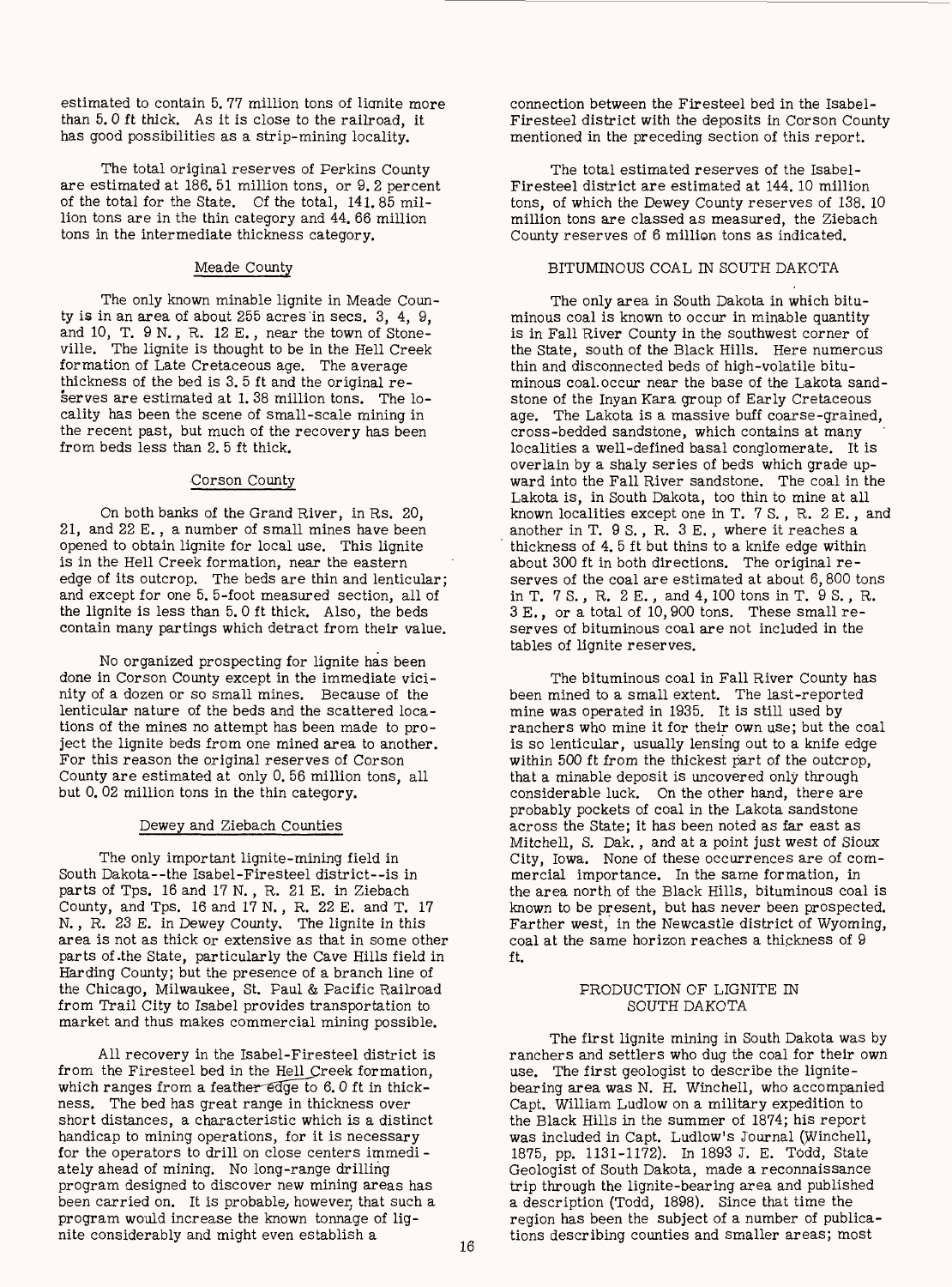of these publications are listed in the selected bibliography.

No reliable figures covering the mining of lignite in South Dakota prior to 1913, the first year in which production was reported, are available; but it may be assumed that the amount mined before that year was small, and mostly for local use. From 1913 through 1950 reported production for the State is 989, 361 tons. The peak years were 1933, with almost 60,000 tons mined, and 1941, when slightly more than 70,000 tons were mined. A study of the chart (fig. 3) shows that the South Dakota production has a tendency to decrease in prosperous times, when coal of higher rank is imported, and to increase during periods of depression.

#### Mining methods

As the production figures show, nearly all of the lignite mined in South Dakota comes from small local operations; the mines in the Isabel-Firesteel area are the only exceptions. Because of the large number of places where fair-sized blocks of coal lie close to the surface, and because of the unfavorable roof and floor conditions and the scarcity of timber for underground mining, nearly all coal mined in the State is recovered by stripping operations. The comparatively few underground mines are usually without definite mining plans. The only large operations in the State, near Isabel and Firesteel, are strip mines; overburden is removed by large shovels and the coal is loaded by smaller shovels into trucks and hauled to the tipple or railroad.

#### Strip-mining possibilities in South Dakota

Because of conditions mentioned in the preceding section, it is probable that all, or nearly all, lignite mining in South Dakota in the near future will be by strip-mining methods. The conditions which make strip mining profitable vary greatly from place to place and it is impossible to apply rules for all areas. At the present time, in the Midwestern States, operators of strip mines in bituminous coal can afford to move 20 ft or more of overburden for each foot of coal recovered, and this stripping ratio of 20: 1 is generally accepted as a rough maximum for that area (Koenig, 1950, p. 28). In the Northern Great Plains region, of which South Dakota is a part, the coal is of lower rank than in the Midwest, and because it brings a lower price the profitable stripping ratio is accordingly less; the figure of 10:1 is widely considered as the maximum. However, the subbituminous coal and lignite of the Northern Great Plains region is so thick and so near the surface at many places that it is possible to mine tremendous tonnages at stripping ratios of 4:1 and even less. The determining factor in deciding whether to stripmine a given deposit is not the stripping ratio, but the amount of overburden that can be moved economically with available equipment. The present maximum, using the heaviest equipment in service, is about 125 ft; and 60 to 65 ft can be handled by many of the shovels and draglines now in use. Because of the relative thinness of the South Dakota ligniteonly the Giannonatti bed is as much as 10 ft thick over a sizeable area and most of the lignite is less than 5 ft thick--it is doubtful if it will be considered

feasible, at least in the immediate future, to move more than 60 ft of cover.

Because of the lack of topographic maps and of closely-spaced points of information on the coalbearing areas, it is impossible to outline strippable areas on the bed maps or to estimate strippable tonnages in any area. However, in the discussions probable or possible strippable areas have been mentioned in describing the different fields. The only part of the State in which commercial stripmining is now being done is the Isabel-Firesteel field. As previously mentioned, this is due to the presence of rail transportation, rather than to the thickness of the lignite beds there. The largest potential stripping area in the State is that underlain by the Giannonatti bed in the Cave Hills field. This bed contains more than one-fourth of the estimated original reserves of the State, and much of it is known to be under fairly thin cover. The closest railroad is the main line of the Chicago, Milwaukee, St. Paul and Pacific Railroad, which runs not far north of the State line in North Dakota and at most places within 25 miles or less of the lignite beds. Another large area is in T. 16 N. , R. 8 E., in the Slim Buttes field, where an unnamed bed in the Hell Creek formation averages 3. 3 ft in thickness over 2,400 acres, much of which could be strip-mined profitably. The only area except the Isabel-Firesteel field that offers attractive strip-mining possibilities and is yet reasonably close to a railroad is a butte in T. 23 N., R. 13 E. ; here the coal is from 3. 6 to 7. 0 ft thick and the overburden is thin. The principal drawback to a successful operation here is the limited reserves, amounting to only about 7. 0 million tons.

No strip mining should be attempted in any of the fields mentioned above until drilling and surface prospecting have outlined the areas which can be mined economically; until this is done, and until better maps than those now available are made, it will be impossible to estimate the tonnage of strippable coal in South Dakota, or to locate all the areas favorable for strip mining.

#### THE FUTURE OF LIGNITE MINING IN SOUTH DAKOTA

The reported production of lignite in South Dakota in 1948 was 29,094 tons (Minerals Yearbook, 1949). Department of Commerce figures on carloadings terminating in the State show that 1,212,669 tons of coal were imported by rail from other states during the same year. This means that South Dakota produced only 2. 4 percent of the doal it consumed. Generally speaking, the coal used in the north-central and northeastern parts of the State comes largely from North Dakota, and that used in the southern and southeastern sections from Illinois. The southwestern part of the State, including the cement plant and smelters of the Black Hills, is supplied mainly from the Gillette field in northeastern Wyoming.

During the years 1947-50, only five mines in South Dakota sold lignite commercially--these were the mines which produced more than 1,000 tons per year. Undoubtedly there are many mines in the State which produce for local use, but which are